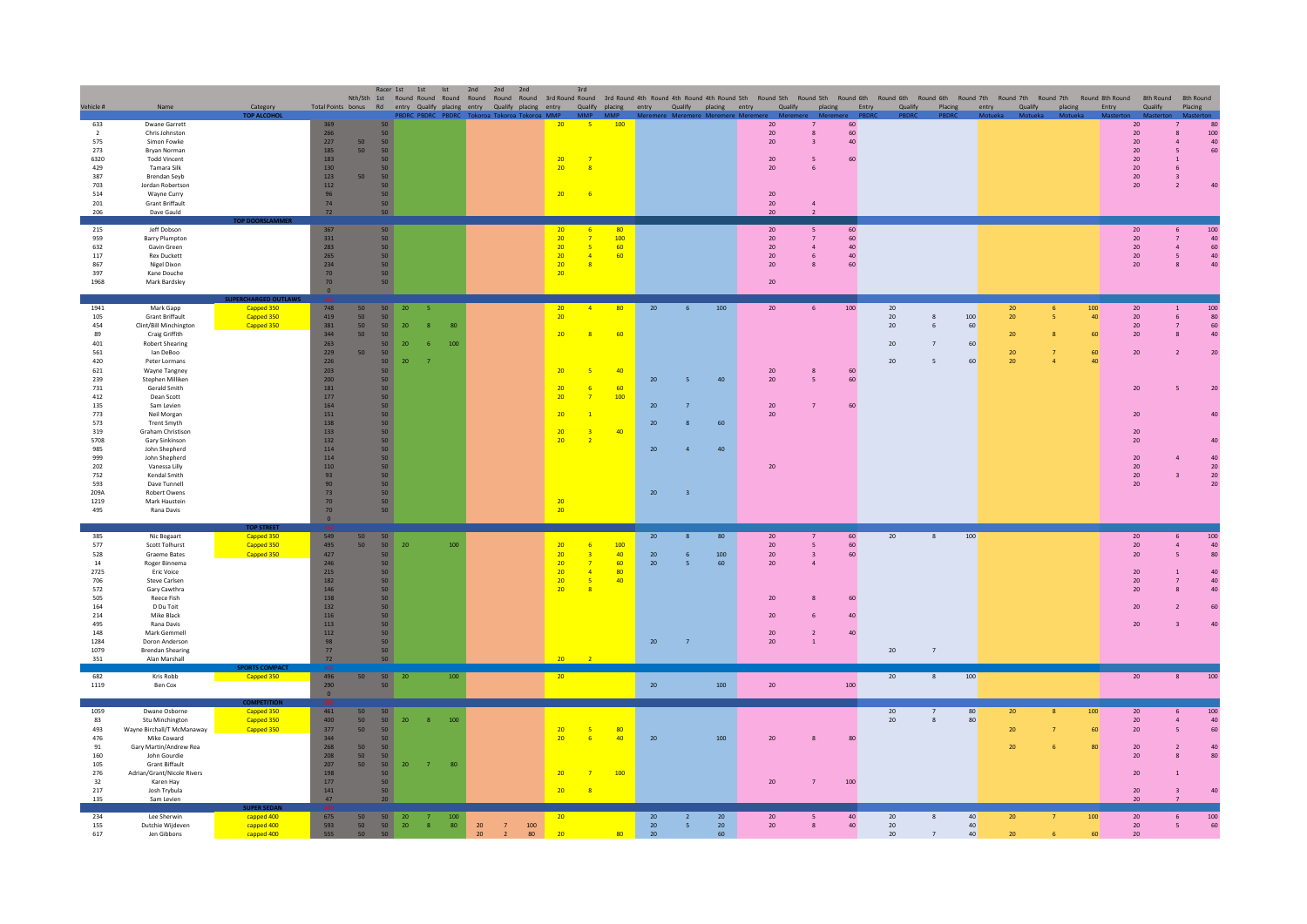| 40<br>1540<br>Nathan Johns<br>382<br>50 <sub>2</sub><br>50<br>$20\,$<br>60<br>20<br>40<br>20<br>20<br>40<br>20 <sub>2</sub><br>20 <sup>°</sup><br>5<br>$20\,$<br>320<br>20 <sub>2</sub><br>20 <sup>1</sup><br>284<br>50<br>$20\,$<br>40<br>40<br>20<br>50<br>John Key<br>9092<br>Adam Thompson<br>306<br>50<br>50<br>$20\,$<br>3 <sup>°</sup><br>$20\,$<br>$20\degree$<br>$20\,$<br>40<br>20 <sub>2</sub><br>40 <sup>°</sup><br>$20\,$<br>301<br>20<br>20<br>60<br>905<br>50<br>60<br>20<br>Rodger Scott<br>40<br>20<br>7<br>3242<br>Jason Sellars<br>260<br>50<br>50<br>20<br>$40\,$<br>$20\,$<br>40<br>${\bf 20}$<br>20 <sup>°</sup><br>1967<br>221<br>20<br>20<br>20 <sup>°</sup><br>20 <sup>°</sup><br><b>Reg Pountney</b><br>50<br>50<br>40<br>$\mathbf{1}$<br>50 <sub>1</sub><br>40<br>123<br><b>Russell Lorimer</b><br>220<br>50<br>20<br>${\bf 20}$<br>20<br>20 <sub>2</sub><br>20<br>635<br>Lyal Elliot<br>216<br>50<br>20<br>20<br>20<br>20<br>40<br>20<br>$\overline{\phantom{a}}$<br>$\mathbf{A}$<br>20<br>$20\,$<br>40<br>20 <sub>2</sub><br>20 <sub>2</sub><br>77<br>Dave Norriss<br>211<br>50<br>40 <sup>°</sup><br>$\overline{1}$<br>162<br>211<br>20<br>40<br>40<br>Keith Knuth<br>20<br>20<br>20 <sub>2</sub><br>50<br>$\mathbf 1$<br>50<br>200<br>50<br>20<br>20<br>60<br>93<br>Warren Black<br>218<br><b>Bob Greig</b><br>198<br>50<br>$20\,$<br>$20\,$<br>40<br>$20\,$<br>40<br>- 6<br>$\overline{2}$<br>198<br>500<br>Rhys Harrison<br>50<br>20<br>$\overline{R}$<br>100<br>20 <sub>2</sub><br>1086<br>Stephen Howe<br>190<br>50<br>$20\,$<br>60<br>$20\,$<br>$40\,$<br>184<br>50<br>40<br>382<br>50<br>$20\,$<br>20<br>Mike Wilson<br>$\overline{a}$<br>252<br>Shane Williams<br>178<br>50<br>20<br>40<br>$20\,$<br>176<br>50<br>20<br>72<br>100<br>Justin Weir<br>6<br>108<br>Fraser Macarae<br>173<br>50<br>$20\,$<br>40<br>$20\,$<br>40<br>$\overline{a}$<br>364<br>Paul/ Jordan Ramakers<br>171<br>50<br>20<br>$20\,$<br>40<br>20 <sub>2</sub><br>$\overline{1}$<br>$20\,$<br>$\overline{2}$<br>Ray Peterson<br>170<br>50<br>40<br>$20\,$<br>40<br>170<br>20<br>$20\,$<br>40<br>318<br>Simon Curran<br>50<br>20<br>20<br>164<br>50<br>$20\,$<br>$20\,$<br>168<br>Paul Georgantas<br>5<br>40<br>20<br>Max Turner<br>161<br>50<br>40<br>1132<br>50<br>20 <sub>2</sub><br>$\overline{1}$<br>20<br>1325<br>Matt Gibbons<br>158<br>50<br>40<br>20 <sub>2</sub><br>6<br>$\overline{2}$<br>157<br>976<br>Ross Wood<br>50<br>20 <sub>2</sub><br>40<br>20 <sup>°</sup><br>20 <sup>°</sup><br>$\overline{\phantom{a}}$<br>-5<br>50<br>800<br>Mike Scholten<br>156<br>20<br>20<br>$20\,$<br>40<br>150<br>50<br>20<br>340<br>Paul Hammond<br>20<br>20<br>40<br>150<br>50 <sub>1</sub><br>20 <sub>2</sub><br>$20\,$<br>461<br>Des Briggs<br>20<br>40<br>1598<br>Ricky Eastham<br>150<br>$40\,$<br>$20\,$<br>50<br>20<br>20<br>150<br>$50 -$<br>1786<br>Aaron Thomas<br>20<br>20<br>460<br>Tony Gera<br>138<br>50 <sub>2</sub><br>$20\,$<br>$20\,$<br>$40\,$<br>8<br>805<br>138<br>50<br>60<br>Sean Gourdie<br>20<br>600<br>Jim Carroll<br>134<br>50<br>$20\,$<br>$\overline{a}$<br>$20\,$<br>$40\,$<br>133<br>50<br>220<br>20<br>20<br>Dave Levien<br>40<br>540<br>John Hooper<br>131<br>50<br>20<br>40<br>$20\,$<br>1970<br>130<br>50<br>20<br>20<br>40<br>Dean Sivewright/Tim Hawke<br>50<br>302<br>Phil Hunter<br>130<br>20<br>$20\,$<br>40<br>130<br>50 <sub>2</sub><br>567<br>Regan Curran<br>20<br>20<br>40<br>243<br>Mark Hudson<br>130<br>50<br>20<br>40<br>20<br>130<br>50 <sub>2</sub><br>20 <sub>2</sub><br>317<br>Shane Craig<br>20<br>20<br>50 <sub>2</sub><br>117<br>40<br>3940<br>Jay Maka<br>20<br>966<br>Kurt Goodin<br>117<br>50<br>20<br>20<br>20<br>$\overline{7}$<br>$111\,$<br>50<br>610<br>Dave Thelin<br>40<br>20<br>$\overline{1}$<br>812<br>lan Harvey<br>$110\,$<br>50<br>$20\,$<br>40<br>110<br>50<br>$20\,$<br>255<br>Dan Harison<br>40<br>1498<br>Matt Kriletich<br>110<br>50<br>$20\,$<br>$40\,$<br>110<br>50<br>20<br>40<br>2651<br>Steve Dunne<br>929<br>Mathew Patmore<br>110<br>50<br>$20\,$<br>40<br>110<br>50 <sup>°</sup><br>714<br>Phil Hirst<br>20<br>40<br>591<br>Iain Clegg<br>110<br>50<br>$20\,$<br>40<br>110<br>50<br>765<br>Chris Daley<br>$20\,$<br>40<br>103<br>R Armstrong<br>110<br>50 <sub>2</sub><br>$20\,$<br>40<br>110<br>50<br>$20\,$<br>40<br>360<br>D Tyson<br>901<br>Steve Pugh<br>110<br>50<br>20<br>20 <sub>2</sub><br>20<br>$100\,$<br>50 <sub>2</sub><br>1079<br><b>Brendan Shearing</b><br>50<br>20<br>100<br>50<br>406<br>Dan Southall<br>$50^{\circ}$<br>20<br>Tony Richardson<br>94<br>50 <sub>2</sub><br>20<br>20<br>$\overline{4}$<br>94<br>20<br>Steve McKay<br>50<br>$\overline{a}$<br>20<br>Eddie Trybula<br>94<br>50<br>20<br>20<br>93<br>50<br>20<br>$\overline{3}$<br><b>Blair Cole</b><br>20<br>Craig Smith<br>92<br>50<br>20<br>$20\,$<br>92<br>20 <sup>°</sup><br>Rob Dalley<br>50<br>20<br>$\overline{2}$<br>Clifford Whiting<br>90<br>50 <sub>1</sub><br>$20\,$<br>20 <sub>2</sub><br>50 <sub>1</sub><br>90<br>20<br>Hamish MacDonald<br>20<br>Russell Lowe<br>90<br>50<br>20<br>${\bf 20}$<br>Shaun Mather<br>90<br>50<br>$20\,$<br>20<br>Ross Thompson<br>90<br>50<br>20 <sub>2</sub><br>20 <sup>°</sup><br>90<br>50<br>20<br>Shane Eastham<br>20<br>Scott Coffin<br>90<br>50<br>20<br>$20\,$<br>90<br>50<br>20<br>20<br>Donn Smyth<br>Matt Crooks<br>90<br>50<br>20<br>$20\,$<br>50 <sub>2</sub><br>Darren Riches<br>90<br>20<br>20<br>20<br><b>Trevor Hughes</b><br>90<br>50<br>20 <sub>2</sub><br>$77\,$<br>50<br>Robert Ihle<br>20<br>$\overline{7}$<br>50<br>76<br>20<br>Tim Lacey<br>6<br><b>Brian Hughes</b><br>70<br>50 <sub>2</sub><br>20<br>20<br>70<br>50<br>Dean Williams<br>Shona Mendoza<br>70<br>50<br>20<br>50 <sup>°</sup><br>70<br>20<br>J Connors<br>Mike Carlton<br>$70$<br>50<br>20<br>20<br>Karl Haustein<br>70<br>50<br><b>Bob George</b><br>$70$<br>50<br>20<br>50 <sub>2</sub><br>70<br>20<br>Zachary & Hunter Grant-Miles<br>Andrew Moffitt<br>70<br>50<br>20<br>20<br>Cameron Fisk<br>70<br>50 | 156 | Wayne Fowler | capped 400 | 512 |  |  |    |        |    | 20 |  | $20\,$ |  | $20\degree$ | 40 | $20\,$ | 80 | $20\,$ |    |
|--------------------------------------------------------------------------------------------------------------------------------------------------------------------------------------------------------------------------------------------------------------------------------------------------------------------------------------------------------------------------------------------------------------------------------------------------------------------------------------------------------------------------------------------------------------------------------------------------------------------------------------------------------------------------------------------------------------------------------------------------------------------------------------------------------------------------------------------------------------------------------------------------------------------------------------------------------------------------------------------------------------------------------------------------------------------------------------------------------------------------------------------------------------------------------------------------------------------------------------------------------------------------------------------------------------------------------------------------------------------------------------------------------------------------------------------------------------------------------------------------------------------------------------------------------------------------------------------------------------------------------------------------------------------------------------------------------------------------------------------------------------------------------------------------------------------------------------------------------------------------------------------------------------------------------------------------------------------------------------------------------------------------------------------------------------------------------------------------------------------------------------------------------------------------------------------------------------------------------------------------------------------------------------------------------------------------------------------------------------------------------------------------------------------------------------------------------------------------------------------------------------------------------------------------------------------------------------------------------------------------------------------------------------------------------------------------------------------------------------------------------------------------------------------------------------------------------------------------------------------------------------------------------------------------------------------------------------------------------------------------------------------------------------------------------------------------------------------------------------------------------------------------------------------------------------------------------------------------------------------------------------------------------------------------------------------------------------------------------------------------------------------------------------------------------------------------------------------------------------------------------------------------------------------------------------------------------------------------------------------------------------------------------------------------------------------------------------------------------------------------------------------------------------------------------------------------------------------------------------------------------------------------------------------------------------------------------------------------------------------------------------------------------------------------------------------------------------------------------------------------------------------------------------------------------------------------------------------------------------------------------------------------------------------------------------------------------------------------------------------------------------------------------------------------------------------------------------------------------------------------------------------------------------------------------------------------------------------------------------------------------------------------------------------------------------------------------------------------------------------------------------------------------------------------------------------------------------------------------------------------------------------------------------------------------------------------------------------------------------------------------------------------------------------------------------------------------------------------------------------------------------------------------------------------------------------------------------------------------------------------------------------------------------------------------------------------------------------------------------------------------------------------------------------------------------------------------------------------------------------------------------------------------------------------------------------------------------------------------------------------------------------------------------------------------------------------------------------------------------------------------------------------------------------------------------------------------------------------------------------------------------------------------------------------------------------------------------------------------------------------------------------------|-----|--------------|------------|-----|--|--|----|--------|----|----|--|--------|--|-------------|----|--------|----|--------|----|
|                                                                                                                                                                                                                                                                                                                                                                                                                                                                                                                                                                                                                                                                                                                                                                                                                                                                                                                                                                                                                                                                                                                                                                                                                                                                                                                                                                                                                                                                                                                                                                                                                                                                                                                                                                                                                                                                                                                                                                                                                                                                                                                                                                                                                                                                                                                                                                                                                                                                                                                                                                                                                                                                                                                                                                                                                                                                                                                                                                                                                                                                                                                                                                                                                                                                                                                                                                                                                                                                                                                                                                                                                                                                                                                                                                                                                                                                                                                                                                                                                                                                                                                                                                                                                                                                                                                                                                                                                                                                                                                                                                                                                                                                                                                                                                                                                                                                                                                                                                                                                                                                                                                                                                                                                                                                                                                                                                                                                                                                                                                                                                                                                                                                                                                                                                                                                                                                                                                                                                                                                          |     |              |            |     |  |  | 20 | $20\,$ | 20 |    |  |        |  |             |    |        |    |        |    |
|                                                                                                                                                                                                                                                                                                                                                                                                                                                                                                                                                                                                                                                                                                                                                                                                                                                                                                                                                                                                                                                                                                                                                                                                                                                                                                                                                                                                                                                                                                                                                                                                                                                                                                                                                                                                                                                                                                                                                                                                                                                                                                                                                                                                                                                                                                                                                                                                                                                                                                                                                                                                                                                                                                                                                                                                                                                                                                                                                                                                                                                                                                                                                                                                                                                                                                                                                                                                                                                                                                                                                                                                                                                                                                                                                                                                                                                                                                                                                                                                                                                                                                                                                                                                                                                                                                                                                                                                                                                                                                                                                                                                                                                                                                                                                                                                                                                                                                                                                                                                                                                                                                                                                                                                                                                                                                                                                                                                                                                                                                                                                                                                                                                                                                                                                                                                                                                                                                                                                                                                                          |     |              |            |     |  |  |    |        |    |    |  |        |  |             |    |        |    |        |    |
|                                                                                                                                                                                                                                                                                                                                                                                                                                                                                                                                                                                                                                                                                                                                                                                                                                                                                                                                                                                                                                                                                                                                                                                                                                                                                                                                                                                                                                                                                                                                                                                                                                                                                                                                                                                                                                                                                                                                                                                                                                                                                                                                                                                                                                                                                                                                                                                                                                                                                                                                                                                                                                                                                                                                                                                                                                                                                                                                                                                                                                                                                                                                                                                                                                                                                                                                                                                                                                                                                                                                                                                                                                                                                                                                                                                                                                                                                                                                                                                                                                                                                                                                                                                                                                                                                                                                                                                                                                                                                                                                                                                                                                                                                                                                                                                                                                                                                                                                                                                                                                                                                                                                                                                                                                                                                                                                                                                                                                                                                                                                                                                                                                                                                                                                                                                                                                                                                                                                                                                                                          |     |              |            |     |  |  |    |        |    |    |  |        |  |             |    |        |    |        | 40 |
|                                                                                                                                                                                                                                                                                                                                                                                                                                                                                                                                                                                                                                                                                                                                                                                                                                                                                                                                                                                                                                                                                                                                                                                                                                                                                                                                                                                                                                                                                                                                                                                                                                                                                                                                                                                                                                                                                                                                                                                                                                                                                                                                                                                                                                                                                                                                                                                                                                                                                                                                                                                                                                                                                                                                                                                                                                                                                                                                                                                                                                                                                                                                                                                                                                                                                                                                                                                                                                                                                                                                                                                                                                                                                                                                                                                                                                                                                                                                                                                                                                                                                                                                                                                                                                                                                                                                                                                                                                                                                                                                                                                                                                                                                                                                                                                                                                                                                                                                                                                                                                                                                                                                                                                                                                                                                                                                                                                                                                                                                                                                                                                                                                                                                                                                                                                                                                                                                                                                                                                                                          |     |              |            |     |  |  |    |        |    |    |  |        |  |             |    |        |    |        |    |
|                                                                                                                                                                                                                                                                                                                                                                                                                                                                                                                                                                                                                                                                                                                                                                                                                                                                                                                                                                                                                                                                                                                                                                                                                                                                                                                                                                                                                                                                                                                                                                                                                                                                                                                                                                                                                                                                                                                                                                                                                                                                                                                                                                                                                                                                                                                                                                                                                                                                                                                                                                                                                                                                                                                                                                                                                                                                                                                                                                                                                                                                                                                                                                                                                                                                                                                                                                                                                                                                                                                                                                                                                                                                                                                                                                                                                                                                                                                                                                                                                                                                                                                                                                                                                                                                                                                                                                                                                                                                                                                                                                                                                                                                                                                                                                                                                                                                                                                                                                                                                                                                                                                                                                                                                                                                                                                                                                                                                                                                                                                                                                                                                                                                                                                                                                                                                                                                                                                                                                                                                          |     |              |            |     |  |  |    |        |    |    |  |        |  |             |    |        |    |        |    |
|                                                                                                                                                                                                                                                                                                                                                                                                                                                                                                                                                                                                                                                                                                                                                                                                                                                                                                                                                                                                                                                                                                                                                                                                                                                                                                                                                                                                                                                                                                                                                                                                                                                                                                                                                                                                                                                                                                                                                                                                                                                                                                                                                                                                                                                                                                                                                                                                                                                                                                                                                                                                                                                                                                                                                                                                                                                                                                                                                                                                                                                                                                                                                                                                                                                                                                                                                                                                                                                                                                                                                                                                                                                                                                                                                                                                                                                                                                                                                                                                                                                                                                                                                                                                                                                                                                                                                                                                                                                                                                                                                                                                                                                                                                                                                                                                                                                                                                                                                                                                                                                                                                                                                                                                                                                                                                                                                                                                                                                                                                                                                                                                                                                                                                                                                                                                                                                                                                                                                                                                                          |     |              |            |     |  |  |    |        |    |    |  |        |  |             |    |        |    |        |    |
|                                                                                                                                                                                                                                                                                                                                                                                                                                                                                                                                                                                                                                                                                                                                                                                                                                                                                                                                                                                                                                                                                                                                                                                                                                                                                                                                                                                                                                                                                                                                                                                                                                                                                                                                                                                                                                                                                                                                                                                                                                                                                                                                                                                                                                                                                                                                                                                                                                                                                                                                                                                                                                                                                                                                                                                                                                                                                                                                                                                                                                                                                                                                                                                                                                                                                                                                                                                                                                                                                                                                                                                                                                                                                                                                                                                                                                                                                                                                                                                                                                                                                                                                                                                                                                                                                                                                                                                                                                                                                                                                                                                                                                                                                                                                                                                                                                                                                                                                                                                                                                                                                                                                                                                                                                                                                                                                                                                                                                                                                                                                                                                                                                                                                                                                                                                                                                                                                                                                                                                                                          |     |              |            |     |  |  |    |        |    |    |  |        |  |             |    |        |    |        |    |
|                                                                                                                                                                                                                                                                                                                                                                                                                                                                                                                                                                                                                                                                                                                                                                                                                                                                                                                                                                                                                                                                                                                                                                                                                                                                                                                                                                                                                                                                                                                                                                                                                                                                                                                                                                                                                                                                                                                                                                                                                                                                                                                                                                                                                                                                                                                                                                                                                                                                                                                                                                                                                                                                                                                                                                                                                                                                                                                                                                                                                                                                                                                                                                                                                                                                                                                                                                                                                                                                                                                                                                                                                                                                                                                                                                                                                                                                                                                                                                                                                                                                                                                                                                                                                                                                                                                                                                                                                                                                                                                                                                                                                                                                                                                                                                                                                                                                                                                                                                                                                                                                                                                                                                                                                                                                                                                                                                                                                                                                                                                                                                                                                                                                                                                                                                                                                                                                                                                                                                                                                          |     |              |            |     |  |  |    |        |    |    |  |        |  |             |    |        |    |        |    |
|                                                                                                                                                                                                                                                                                                                                                                                                                                                                                                                                                                                                                                                                                                                                                                                                                                                                                                                                                                                                                                                                                                                                                                                                                                                                                                                                                                                                                                                                                                                                                                                                                                                                                                                                                                                                                                                                                                                                                                                                                                                                                                                                                                                                                                                                                                                                                                                                                                                                                                                                                                                                                                                                                                                                                                                                                                                                                                                                                                                                                                                                                                                                                                                                                                                                                                                                                                                                                                                                                                                                                                                                                                                                                                                                                                                                                                                                                                                                                                                                                                                                                                                                                                                                                                                                                                                                                                                                                                                                                                                                                                                                                                                                                                                                                                                                                                                                                                                                                                                                                                                                                                                                                                                                                                                                                                                                                                                                                                                                                                                                                                                                                                                                                                                                                                                                                                                                                                                                                                                                                          |     |              |            |     |  |  |    |        |    |    |  |        |  |             |    |        |    |        |    |
|                                                                                                                                                                                                                                                                                                                                                                                                                                                                                                                                                                                                                                                                                                                                                                                                                                                                                                                                                                                                                                                                                                                                                                                                                                                                                                                                                                                                                                                                                                                                                                                                                                                                                                                                                                                                                                                                                                                                                                                                                                                                                                                                                                                                                                                                                                                                                                                                                                                                                                                                                                                                                                                                                                                                                                                                                                                                                                                                                                                                                                                                                                                                                                                                                                                                                                                                                                                                                                                                                                                                                                                                                                                                                                                                                                                                                                                                                                                                                                                                                                                                                                                                                                                                                                                                                                                                                                                                                                                                                                                                                                                                                                                                                                                                                                                                                                                                                                                                                                                                                                                                                                                                                                                                                                                                                                                                                                                                                                                                                                                                                                                                                                                                                                                                                                                                                                                                                                                                                                                                                          |     |              |            |     |  |  |    |        |    |    |  |        |  |             |    |        |    |        |    |
|                                                                                                                                                                                                                                                                                                                                                                                                                                                                                                                                                                                                                                                                                                                                                                                                                                                                                                                                                                                                                                                                                                                                                                                                                                                                                                                                                                                                                                                                                                                                                                                                                                                                                                                                                                                                                                                                                                                                                                                                                                                                                                                                                                                                                                                                                                                                                                                                                                                                                                                                                                                                                                                                                                                                                                                                                                                                                                                                                                                                                                                                                                                                                                                                                                                                                                                                                                                                                                                                                                                                                                                                                                                                                                                                                                                                                                                                                                                                                                                                                                                                                                                                                                                                                                                                                                                                                                                                                                                                                                                                                                                                                                                                                                                                                                                                                                                                                                                                                                                                                                                                                                                                                                                                                                                                                                                                                                                                                                                                                                                                                                                                                                                                                                                                                                                                                                                                                                                                                                                                                          |     |              |            |     |  |  |    |        |    |    |  |        |  |             |    |        |    |        |    |
|                                                                                                                                                                                                                                                                                                                                                                                                                                                                                                                                                                                                                                                                                                                                                                                                                                                                                                                                                                                                                                                                                                                                                                                                                                                                                                                                                                                                                                                                                                                                                                                                                                                                                                                                                                                                                                                                                                                                                                                                                                                                                                                                                                                                                                                                                                                                                                                                                                                                                                                                                                                                                                                                                                                                                                                                                                                                                                                                                                                                                                                                                                                                                                                                                                                                                                                                                                                                                                                                                                                                                                                                                                                                                                                                                                                                                                                                                                                                                                                                                                                                                                                                                                                                                                                                                                                                                                                                                                                                                                                                                                                                                                                                                                                                                                                                                                                                                                                                                                                                                                                                                                                                                                                                                                                                                                                                                                                                                                                                                                                                                                                                                                                                                                                                                                                                                                                                                                                                                                                                                          |     |              |            |     |  |  |    |        |    |    |  |        |  |             |    |        |    |        |    |
|                                                                                                                                                                                                                                                                                                                                                                                                                                                                                                                                                                                                                                                                                                                                                                                                                                                                                                                                                                                                                                                                                                                                                                                                                                                                                                                                                                                                                                                                                                                                                                                                                                                                                                                                                                                                                                                                                                                                                                                                                                                                                                                                                                                                                                                                                                                                                                                                                                                                                                                                                                                                                                                                                                                                                                                                                                                                                                                                                                                                                                                                                                                                                                                                                                                                                                                                                                                                                                                                                                                                                                                                                                                                                                                                                                                                                                                                                                                                                                                                                                                                                                                                                                                                                                                                                                                                                                                                                                                                                                                                                                                                                                                                                                                                                                                                                                                                                                                                                                                                                                                                                                                                                                                                                                                                                                                                                                                                                                                                                                                                                                                                                                                                                                                                                                                                                                                                                                                                                                                                                          |     |              |            |     |  |  |    |        |    |    |  |        |  |             |    |        |    |        |    |
|                                                                                                                                                                                                                                                                                                                                                                                                                                                                                                                                                                                                                                                                                                                                                                                                                                                                                                                                                                                                                                                                                                                                                                                                                                                                                                                                                                                                                                                                                                                                                                                                                                                                                                                                                                                                                                                                                                                                                                                                                                                                                                                                                                                                                                                                                                                                                                                                                                                                                                                                                                                                                                                                                                                                                                                                                                                                                                                                                                                                                                                                                                                                                                                                                                                                                                                                                                                                                                                                                                                                                                                                                                                                                                                                                                                                                                                                                                                                                                                                                                                                                                                                                                                                                                                                                                                                                                                                                                                                                                                                                                                                                                                                                                                                                                                                                                                                                                                                                                                                                                                                                                                                                                                                                                                                                                                                                                                                                                                                                                                                                                                                                                                                                                                                                                                                                                                                                                                                                                                                                          |     |              |            |     |  |  |    |        |    |    |  |        |  |             |    |        |    |        |    |
|                                                                                                                                                                                                                                                                                                                                                                                                                                                                                                                                                                                                                                                                                                                                                                                                                                                                                                                                                                                                                                                                                                                                                                                                                                                                                                                                                                                                                                                                                                                                                                                                                                                                                                                                                                                                                                                                                                                                                                                                                                                                                                                                                                                                                                                                                                                                                                                                                                                                                                                                                                                                                                                                                                                                                                                                                                                                                                                                                                                                                                                                                                                                                                                                                                                                                                                                                                                                                                                                                                                                                                                                                                                                                                                                                                                                                                                                                                                                                                                                                                                                                                                                                                                                                                                                                                                                                                                                                                                                                                                                                                                                                                                                                                                                                                                                                                                                                                                                                                                                                                                                                                                                                                                                                                                                                                                                                                                                                                                                                                                                                                                                                                                                                                                                                                                                                                                                                                                                                                                                                          |     |              |            |     |  |  |    |        |    |    |  |        |  |             |    |        |    |        |    |
|                                                                                                                                                                                                                                                                                                                                                                                                                                                                                                                                                                                                                                                                                                                                                                                                                                                                                                                                                                                                                                                                                                                                                                                                                                                                                                                                                                                                                                                                                                                                                                                                                                                                                                                                                                                                                                                                                                                                                                                                                                                                                                                                                                                                                                                                                                                                                                                                                                                                                                                                                                                                                                                                                                                                                                                                                                                                                                                                                                                                                                                                                                                                                                                                                                                                                                                                                                                                                                                                                                                                                                                                                                                                                                                                                                                                                                                                                                                                                                                                                                                                                                                                                                                                                                                                                                                                                                                                                                                                                                                                                                                                                                                                                                                                                                                                                                                                                                                                                                                                                                                                                                                                                                                                                                                                                                                                                                                                                                                                                                                                                                                                                                                                                                                                                                                                                                                                                                                                                                                                                          |     |              |            |     |  |  |    |        |    |    |  |        |  |             |    |        |    |        |    |
|                                                                                                                                                                                                                                                                                                                                                                                                                                                                                                                                                                                                                                                                                                                                                                                                                                                                                                                                                                                                                                                                                                                                                                                                                                                                                                                                                                                                                                                                                                                                                                                                                                                                                                                                                                                                                                                                                                                                                                                                                                                                                                                                                                                                                                                                                                                                                                                                                                                                                                                                                                                                                                                                                                                                                                                                                                                                                                                                                                                                                                                                                                                                                                                                                                                                                                                                                                                                                                                                                                                                                                                                                                                                                                                                                                                                                                                                                                                                                                                                                                                                                                                                                                                                                                                                                                                                                                                                                                                                                                                                                                                                                                                                                                                                                                                                                                                                                                                                                                                                                                                                                                                                                                                                                                                                                                                                                                                                                                                                                                                                                                                                                                                                                                                                                                                                                                                                                                                                                                                                                          |     |              |            |     |  |  |    |        |    |    |  |        |  |             |    |        |    |        |    |
|                                                                                                                                                                                                                                                                                                                                                                                                                                                                                                                                                                                                                                                                                                                                                                                                                                                                                                                                                                                                                                                                                                                                                                                                                                                                                                                                                                                                                                                                                                                                                                                                                                                                                                                                                                                                                                                                                                                                                                                                                                                                                                                                                                                                                                                                                                                                                                                                                                                                                                                                                                                                                                                                                                                                                                                                                                                                                                                                                                                                                                                                                                                                                                                                                                                                                                                                                                                                                                                                                                                                                                                                                                                                                                                                                                                                                                                                                                                                                                                                                                                                                                                                                                                                                                                                                                                                                                                                                                                                                                                                                                                                                                                                                                                                                                                                                                                                                                                                                                                                                                                                                                                                                                                                                                                                                                                                                                                                                                                                                                                                                                                                                                                                                                                                                                                                                                                                                                                                                                                                                          |     |              |            |     |  |  |    |        |    |    |  |        |  |             |    |        |    |        |    |
|                                                                                                                                                                                                                                                                                                                                                                                                                                                                                                                                                                                                                                                                                                                                                                                                                                                                                                                                                                                                                                                                                                                                                                                                                                                                                                                                                                                                                                                                                                                                                                                                                                                                                                                                                                                                                                                                                                                                                                                                                                                                                                                                                                                                                                                                                                                                                                                                                                                                                                                                                                                                                                                                                                                                                                                                                                                                                                                                                                                                                                                                                                                                                                                                                                                                                                                                                                                                                                                                                                                                                                                                                                                                                                                                                                                                                                                                                                                                                                                                                                                                                                                                                                                                                                                                                                                                                                                                                                                                                                                                                                                                                                                                                                                                                                                                                                                                                                                                                                                                                                                                                                                                                                                                                                                                                                                                                                                                                                                                                                                                                                                                                                                                                                                                                                                                                                                                                                                                                                                                                          |     |              |            |     |  |  |    |        |    |    |  |        |  |             |    |        |    |        |    |
|                                                                                                                                                                                                                                                                                                                                                                                                                                                                                                                                                                                                                                                                                                                                                                                                                                                                                                                                                                                                                                                                                                                                                                                                                                                                                                                                                                                                                                                                                                                                                                                                                                                                                                                                                                                                                                                                                                                                                                                                                                                                                                                                                                                                                                                                                                                                                                                                                                                                                                                                                                                                                                                                                                                                                                                                                                                                                                                                                                                                                                                                                                                                                                                                                                                                                                                                                                                                                                                                                                                                                                                                                                                                                                                                                                                                                                                                                                                                                                                                                                                                                                                                                                                                                                                                                                                                                                                                                                                                                                                                                                                                                                                                                                                                                                                                                                                                                                                                                                                                                                                                                                                                                                                                                                                                                                                                                                                                                                                                                                                                                                                                                                                                                                                                                                                                                                                                                                                                                                                                                          |     |              |            |     |  |  |    |        |    |    |  |        |  |             |    |        |    |        |    |
|                                                                                                                                                                                                                                                                                                                                                                                                                                                                                                                                                                                                                                                                                                                                                                                                                                                                                                                                                                                                                                                                                                                                                                                                                                                                                                                                                                                                                                                                                                                                                                                                                                                                                                                                                                                                                                                                                                                                                                                                                                                                                                                                                                                                                                                                                                                                                                                                                                                                                                                                                                                                                                                                                                                                                                                                                                                                                                                                                                                                                                                                                                                                                                                                                                                                                                                                                                                                                                                                                                                                                                                                                                                                                                                                                                                                                                                                                                                                                                                                                                                                                                                                                                                                                                                                                                                                                                                                                                                                                                                                                                                                                                                                                                                                                                                                                                                                                                                                                                                                                                                                                                                                                                                                                                                                                                                                                                                                                                                                                                                                                                                                                                                                                                                                                                                                                                                                                                                                                                                                                          |     |              |            |     |  |  |    |        |    |    |  |        |  |             |    |        |    |        | 40 |
|                                                                                                                                                                                                                                                                                                                                                                                                                                                                                                                                                                                                                                                                                                                                                                                                                                                                                                                                                                                                                                                                                                                                                                                                                                                                                                                                                                                                                                                                                                                                                                                                                                                                                                                                                                                                                                                                                                                                                                                                                                                                                                                                                                                                                                                                                                                                                                                                                                                                                                                                                                                                                                                                                                                                                                                                                                                                                                                                                                                                                                                                                                                                                                                                                                                                                                                                                                                                                                                                                                                                                                                                                                                                                                                                                                                                                                                                                                                                                                                                                                                                                                                                                                                                                                                                                                                                                                                                                                                                                                                                                                                                                                                                                                                                                                                                                                                                                                                                                                                                                                                                                                                                                                                                                                                                                                                                                                                                                                                                                                                                                                                                                                                                                                                                                                                                                                                                                                                                                                                                                          |     |              |            |     |  |  |    |        |    |    |  |        |  |             |    |        |    |        |    |
|                                                                                                                                                                                                                                                                                                                                                                                                                                                                                                                                                                                                                                                                                                                                                                                                                                                                                                                                                                                                                                                                                                                                                                                                                                                                                                                                                                                                                                                                                                                                                                                                                                                                                                                                                                                                                                                                                                                                                                                                                                                                                                                                                                                                                                                                                                                                                                                                                                                                                                                                                                                                                                                                                                                                                                                                                                                                                                                                                                                                                                                                                                                                                                                                                                                                                                                                                                                                                                                                                                                                                                                                                                                                                                                                                                                                                                                                                                                                                                                                                                                                                                                                                                                                                                                                                                                                                                                                                                                                                                                                                                                                                                                                                                                                                                                                                                                                                                                                                                                                                                                                                                                                                                                                                                                                                                                                                                                                                                                                                                                                                                                                                                                                                                                                                                                                                                                                                                                                                                                                                          |     |              |            |     |  |  |    |        |    |    |  |        |  |             |    |        |    |        |    |
|                                                                                                                                                                                                                                                                                                                                                                                                                                                                                                                                                                                                                                                                                                                                                                                                                                                                                                                                                                                                                                                                                                                                                                                                                                                                                                                                                                                                                                                                                                                                                                                                                                                                                                                                                                                                                                                                                                                                                                                                                                                                                                                                                                                                                                                                                                                                                                                                                                                                                                                                                                                                                                                                                                                                                                                                                                                                                                                                                                                                                                                                                                                                                                                                                                                                                                                                                                                                                                                                                                                                                                                                                                                                                                                                                                                                                                                                                                                                                                                                                                                                                                                                                                                                                                                                                                                                                                                                                                                                                                                                                                                                                                                                                                                                                                                                                                                                                                                                                                                                                                                                                                                                                                                                                                                                                                                                                                                                                                                                                                                                                                                                                                                                                                                                                                                                                                                                                                                                                                                                                          |     |              |            |     |  |  |    |        |    |    |  |        |  |             |    |        |    |        |    |
|                                                                                                                                                                                                                                                                                                                                                                                                                                                                                                                                                                                                                                                                                                                                                                                                                                                                                                                                                                                                                                                                                                                                                                                                                                                                                                                                                                                                                                                                                                                                                                                                                                                                                                                                                                                                                                                                                                                                                                                                                                                                                                                                                                                                                                                                                                                                                                                                                                                                                                                                                                                                                                                                                                                                                                                                                                                                                                                                                                                                                                                                                                                                                                                                                                                                                                                                                                                                                                                                                                                                                                                                                                                                                                                                                                                                                                                                                                                                                                                                                                                                                                                                                                                                                                                                                                                                                                                                                                                                                                                                                                                                                                                                                                                                                                                                                                                                                                                                                                                                                                                                                                                                                                                                                                                                                                                                                                                                                                                                                                                                                                                                                                                                                                                                                                                                                                                                                                                                                                                                                          |     |              |            |     |  |  |    |        |    |    |  |        |  |             |    |        |    |        | 20 |
|                                                                                                                                                                                                                                                                                                                                                                                                                                                                                                                                                                                                                                                                                                                                                                                                                                                                                                                                                                                                                                                                                                                                                                                                                                                                                                                                                                                                                                                                                                                                                                                                                                                                                                                                                                                                                                                                                                                                                                                                                                                                                                                                                                                                                                                                                                                                                                                                                                                                                                                                                                                                                                                                                                                                                                                                                                                                                                                                                                                                                                                                                                                                                                                                                                                                                                                                                                                                                                                                                                                                                                                                                                                                                                                                                                                                                                                                                                                                                                                                                                                                                                                                                                                                                                                                                                                                                                                                                                                                                                                                                                                                                                                                                                                                                                                                                                                                                                                                                                                                                                                                                                                                                                                                                                                                                                                                                                                                                                                                                                                                                                                                                                                                                                                                                                                                                                                                                                                                                                                                                          |     |              |            |     |  |  |    |        |    |    |  |        |  |             |    |        |    |        |    |
|                                                                                                                                                                                                                                                                                                                                                                                                                                                                                                                                                                                                                                                                                                                                                                                                                                                                                                                                                                                                                                                                                                                                                                                                                                                                                                                                                                                                                                                                                                                                                                                                                                                                                                                                                                                                                                                                                                                                                                                                                                                                                                                                                                                                                                                                                                                                                                                                                                                                                                                                                                                                                                                                                                                                                                                                                                                                                                                                                                                                                                                                                                                                                                                                                                                                                                                                                                                                                                                                                                                                                                                                                                                                                                                                                                                                                                                                                                                                                                                                                                                                                                                                                                                                                                                                                                                                                                                                                                                                                                                                                                                                                                                                                                                                                                                                                                                                                                                                                                                                                                                                                                                                                                                                                                                                                                                                                                                                                                                                                                                                                                                                                                                                                                                                                                                                                                                                                                                                                                                                                          |     |              |            |     |  |  |    |        |    |    |  |        |  |             |    |        |    |        |    |
|                                                                                                                                                                                                                                                                                                                                                                                                                                                                                                                                                                                                                                                                                                                                                                                                                                                                                                                                                                                                                                                                                                                                                                                                                                                                                                                                                                                                                                                                                                                                                                                                                                                                                                                                                                                                                                                                                                                                                                                                                                                                                                                                                                                                                                                                                                                                                                                                                                                                                                                                                                                                                                                                                                                                                                                                                                                                                                                                                                                                                                                                                                                                                                                                                                                                                                                                                                                                                                                                                                                                                                                                                                                                                                                                                                                                                                                                                                                                                                                                                                                                                                                                                                                                                                                                                                                                                                                                                                                                                                                                                                                                                                                                                                                                                                                                                                                                                                                                                                                                                                                                                                                                                                                                                                                                                                                                                                                                                                                                                                                                                                                                                                                                                                                                                                                                                                                                                                                                                                                                                          |     |              |            |     |  |  |    |        |    |    |  |        |  |             |    |        |    |        |    |
|                                                                                                                                                                                                                                                                                                                                                                                                                                                                                                                                                                                                                                                                                                                                                                                                                                                                                                                                                                                                                                                                                                                                                                                                                                                                                                                                                                                                                                                                                                                                                                                                                                                                                                                                                                                                                                                                                                                                                                                                                                                                                                                                                                                                                                                                                                                                                                                                                                                                                                                                                                                                                                                                                                                                                                                                                                                                                                                                                                                                                                                                                                                                                                                                                                                                                                                                                                                                                                                                                                                                                                                                                                                                                                                                                                                                                                                                                                                                                                                                                                                                                                                                                                                                                                                                                                                                                                                                                                                                                                                                                                                                                                                                                                                                                                                                                                                                                                                                                                                                                                                                                                                                                                                                                                                                                                                                                                                                                                                                                                                                                                                                                                                                                                                                                                                                                                                                                                                                                                                                                          |     |              |            |     |  |  |    |        |    |    |  |        |  |             |    |        |    |        |    |
|                                                                                                                                                                                                                                                                                                                                                                                                                                                                                                                                                                                                                                                                                                                                                                                                                                                                                                                                                                                                                                                                                                                                                                                                                                                                                                                                                                                                                                                                                                                                                                                                                                                                                                                                                                                                                                                                                                                                                                                                                                                                                                                                                                                                                                                                                                                                                                                                                                                                                                                                                                                                                                                                                                                                                                                                                                                                                                                                                                                                                                                                                                                                                                                                                                                                                                                                                                                                                                                                                                                                                                                                                                                                                                                                                                                                                                                                                                                                                                                                                                                                                                                                                                                                                                                                                                                                                                                                                                                                                                                                                                                                                                                                                                                                                                                                                                                                                                                                                                                                                                                                                                                                                                                                                                                                                                                                                                                                                                                                                                                                                                                                                                                                                                                                                                                                                                                                                                                                                                                                                          |     |              |            |     |  |  |    |        |    |    |  |        |  |             |    |        |    |        |    |
|                                                                                                                                                                                                                                                                                                                                                                                                                                                                                                                                                                                                                                                                                                                                                                                                                                                                                                                                                                                                                                                                                                                                                                                                                                                                                                                                                                                                                                                                                                                                                                                                                                                                                                                                                                                                                                                                                                                                                                                                                                                                                                                                                                                                                                                                                                                                                                                                                                                                                                                                                                                                                                                                                                                                                                                                                                                                                                                                                                                                                                                                                                                                                                                                                                                                                                                                                                                                                                                                                                                                                                                                                                                                                                                                                                                                                                                                                                                                                                                                                                                                                                                                                                                                                                                                                                                                                                                                                                                                                                                                                                                                                                                                                                                                                                                                                                                                                                                                                                                                                                                                                                                                                                                                                                                                                                                                                                                                                                                                                                                                                                                                                                                                                                                                                                                                                                                                                                                                                                                                                          |     |              |            |     |  |  |    |        |    |    |  |        |  |             |    |        |    |        |    |
|                                                                                                                                                                                                                                                                                                                                                                                                                                                                                                                                                                                                                                                                                                                                                                                                                                                                                                                                                                                                                                                                                                                                                                                                                                                                                                                                                                                                                                                                                                                                                                                                                                                                                                                                                                                                                                                                                                                                                                                                                                                                                                                                                                                                                                                                                                                                                                                                                                                                                                                                                                                                                                                                                                                                                                                                                                                                                                                                                                                                                                                                                                                                                                                                                                                                                                                                                                                                                                                                                                                                                                                                                                                                                                                                                                                                                                                                                                                                                                                                                                                                                                                                                                                                                                                                                                                                                                                                                                                                                                                                                                                                                                                                                                                                                                                                                                                                                                                                                                                                                                                                                                                                                                                                                                                                                                                                                                                                                                                                                                                                                                                                                                                                                                                                                                                                                                                                                                                                                                                                                          |     |              |            |     |  |  |    |        |    |    |  |        |  |             |    |        |    |        | 20 |
|                                                                                                                                                                                                                                                                                                                                                                                                                                                                                                                                                                                                                                                                                                                                                                                                                                                                                                                                                                                                                                                                                                                                                                                                                                                                                                                                                                                                                                                                                                                                                                                                                                                                                                                                                                                                                                                                                                                                                                                                                                                                                                                                                                                                                                                                                                                                                                                                                                                                                                                                                                                                                                                                                                                                                                                                                                                                                                                                                                                                                                                                                                                                                                                                                                                                                                                                                                                                                                                                                                                                                                                                                                                                                                                                                                                                                                                                                                                                                                                                                                                                                                                                                                                                                                                                                                                                                                                                                                                                                                                                                                                                                                                                                                                                                                                                                                                                                                                                                                                                                                                                                                                                                                                                                                                                                                                                                                                                                                                                                                                                                                                                                                                                                                                                                                                                                                                                                                                                                                                                                          |     |              |            |     |  |  |    |        |    |    |  |        |  |             |    |        |    |        |    |
|                                                                                                                                                                                                                                                                                                                                                                                                                                                                                                                                                                                                                                                                                                                                                                                                                                                                                                                                                                                                                                                                                                                                                                                                                                                                                                                                                                                                                                                                                                                                                                                                                                                                                                                                                                                                                                                                                                                                                                                                                                                                                                                                                                                                                                                                                                                                                                                                                                                                                                                                                                                                                                                                                                                                                                                                                                                                                                                                                                                                                                                                                                                                                                                                                                                                                                                                                                                                                                                                                                                                                                                                                                                                                                                                                                                                                                                                                                                                                                                                                                                                                                                                                                                                                                                                                                                                                                                                                                                                                                                                                                                                                                                                                                                                                                                                                                                                                                                                                                                                                                                                                                                                                                                                                                                                                                                                                                                                                                                                                                                                                                                                                                                                                                                                                                                                                                                                                                                                                                                                                          |     |              |            |     |  |  |    |        |    |    |  |        |  |             |    |        |    |        |    |
|                                                                                                                                                                                                                                                                                                                                                                                                                                                                                                                                                                                                                                                                                                                                                                                                                                                                                                                                                                                                                                                                                                                                                                                                                                                                                                                                                                                                                                                                                                                                                                                                                                                                                                                                                                                                                                                                                                                                                                                                                                                                                                                                                                                                                                                                                                                                                                                                                                                                                                                                                                                                                                                                                                                                                                                                                                                                                                                                                                                                                                                                                                                                                                                                                                                                                                                                                                                                                                                                                                                                                                                                                                                                                                                                                                                                                                                                                                                                                                                                                                                                                                                                                                                                                                                                                                                                                                                                                                                                                                                                                                                                                                                                                                                                                                                                                                                                                                                                                                                                                                                                                                                                                                                                                                                                                                                                                                                                                                                                                                                                                                                                                                                                                                                                                                                                                                                                                                                                                                                                                          |     |              |            |     |  |  |    |        |    |    |  |        |  |             |    |        |    |        |    |
|                                                                                                                                                                                                                                                                                                                                                                                                                                                                                                                                                                                                                                                                                                                                                                                                                                                                                                                                                                                                                                                                                                                                                                                                                                                                                                                                                                                                                                                                                                                                                                                                                                                                                                                                                                                                                                                                                                                                                                                                                                                                                                                                                                                                                                                                                                                                                                                                                                                                                                                                                                                                                                                                                                                                                                                                                                                                                                                                                                                                                                                                                                                                                                                                                                                                                                                                                                                                                                                                                                                                                                                                                                                                                                                                                                                                                                                                                                                                                                                                                                                                                                                                                                                                                                                                                                                                                                                                                                                                                                                                                                                                                                                                                                                                                                                                                                                                                                                                                                                                                                                                                                                                                                                                                                                                                                                                                                                                                                                                                                                                                                                                                                                                                                                                                                                                                                                                                                                                                                                                                          |     |              |            |     |  |  |    |        |    |    |  |        |  |             |    |        |    |        |    |
|                                                                                                                                                                                                                                                                                                                                                                                                                                                                                                                                                                                                                                                                                                                                                                                                                                                                                                                                                                                                                                                                                                                                                                                                                                                                                                                                                                                                                                                                                                                                                                                                                                                                                                                                                                                                                                                                                                                                                                                                                                                                                                                                                                                                                                                                                                                                                                                                                                                                                                                                                                                                                                                                                                                                                                                                                                                                                                                                                                                                                                                                                                                                                                                                                                                                                                                                                                                                                                                                                                                                                                                                                                                                                                                                                                                                                                                                                                                                                                                                                                                                                                                                                                                                                                                                                                                                                                                                                                                                                                                                                                                                                                                                                                                                                                                                                                                                                                                                                                                                                                                                                                                                                                                                                                                                                                                                                                                                                                                                                                                                                                                                                                                                                                                                                                                                                                                                                                                                                                                                                          |     |              |            |     |  |  |    |        |    |    |  |        |  |             |    |        |    |        |    |
|                                                                                                                                                                                                                                                                                                                                                                                                                                                                                                                                                                                                                                                                                                                                                                                                                                                                                                                                                                                                                                                                                                                                                                                                                                                                                                                                                                                                                                                                                                                                                                                                                                                                                                                                                                                                                                                                                                                                                                                                                                                                                                                                                                                                                                                                                                                                                                                                                                                                                                                                                                                                                                                                                                                                                                                                                                                                                                                                                                                                                                                                                                                                                                                                                                                                                                                                                                                                                                                                                                                                                                                                                                                                                                                                                                                                                                                                                                                                                                                                                                                                                                                                                                                                                                                                                                                                                                                                                                                                                                                                                                                                                                                                                                                                                                                                                                                                                                                                                                                                                                                                                                                                                                                                                                                                                                                                                                                                                                                                                                                                                                                                                                                                                                                                                                                                                                                                                                                                                                                                                          |     |              |            |     |  |  |    |        |    |    |  |        |  |             |    |        |    |        |    |
|                                                                                                                                                                                                                                                                                                                                                                                                                                                                                                                                                                                                                                                                                                                                                                                                                                                                                                                                                                                                                                                                                                                                                                                                                                                                                                                                                                                                                                                                                                                                                                                                                                                                                                                                                                                                                                                                                                                                                                                                                                                                                                                                                                                                                                                                                                                                                                                                                                                                                                                                                                                                                                                                                                                                                                                                                                                                                                                                                                                                                                                                                                                                                                                                                                                                                                                                                                                                                                                                                                                                                                                                                                                                                                                                                                                                                                                                                                                                                                                                                                                                                                                                                                                                                                                                                                                                                                                                                                                                                                                                                                                                                                                                                                                                                                                                                                                                                                                                                                                                                                                                                                                                                                                                                                                                                                                                                                                                                                                                                                                                                                                                                                                                                                                                                                                                                                                                                                                                                                                                                          |     |              |            |     |  |  |    |        |    |    |  |        |  |             |    |        |    |        | 60 |
|                                                                                                                                                                                                                                                                                                                                                                                                                                                                                                                                                                                                                                                                                                                                                                                                                                                                                                                                                                                                                                                                                                                                                                                                                                                                                                                                                                                                                                                                                                                                                                                                                                                                                                                                                                                                                                                                                                                                                                                                                                                                                                                                                                                                                                                                                                                                                                                                                                                                                                                                                                                                                                                                                                                                                                                                                                                                                                                                                                                                                                                                                                                                                                                                                                                                                                                                                                                                                                                                                                                                                                                                                                                                                                                                                                                                                                                                                                                                                                                                                                                                                                                                                                                                                                                                                                                                                                                                                                                                                                                                                                                                                                                                                                                                                                                                                                                                                                                                                                                                                                                                                                                                                                                                                                                                                                                                                                                                                                                                                                                                                                                                                                                                                                                                                                                                                                                                                                                                                                                                                          |     |              |            |     |  |  |    |        |    |    |  |        |  |             |    |        |    |        |    |
|                                                                                                                                                                                                                                                                                                                                                                                                                                                                                                                                                                                                                                                                                                                                                                                                                                                                                                                                                                                                                                                                                                                                                                                                                                                                                                                                                                                                                                                                                                                                                                                                                                                                                                                                                                                                                                                                                                                                                                                                                                                                                                                                                                                                                                                                                                                                                                                                                                                                                                                                                                                                                                                                                                                                                                                                                                                                                                                                                                                                                                                                                                                                                                                                                                                                                                                                                                                                                                                                                                                                                                                                                                                                                                                                                                                                                                                                                                                                                                                                                                                                                                                                                                                                                                                                                                                                                                                                                                                                                                                                                                                                                                                                                                                                                                                                                                                                                                                                                                                                                                                                                                                                                                                                                                                                                                                                                                                                                                                                                                                                                                                                                                                                                                                                                                                                                                                                                                                                                                                                                          |     |              |            |     |  |  |    |        |    |    |  |        |  |             |    |        |    |        |    |
|                                                                                                                                                                                                                                                                                                                                                                                                                                                                                                                                                                                                                                                                                                                                                                                                                                                                                                                                                                                                                                                                                                                                                                                                                                                                                                                                                                                                                                                                                                                                                                                                                                                                                                                                                                                                                                                                                                                                                                                                                                                                                                                                                                                                                                                                                                                                                                                                                                                                                                                                                                                                                                                                                                                                                                                                                                                                                                                                                                                                                                                                                                                                                                                                                                                                                                                                                                                                                                                                                                                                                                                                                                                                                                                                                                                                                                                                                                                                                                                                                                                                                                                                                                                                                                                                                                                                                                                                                                                                                                                                                                                                                                                                                                                                                                                                                                                                                                                                                                                                                                                                                                                                                                                                                                                                                                                                                                                                                                                                                                                                                                                                                                                                                                                                                                                                                                                                                                                                                                                                                          |     |              |            |     |  |  |    |        |    |    |  |        |  |             |    |        |    |        |    |
|                                                                                                                                                                                                                                                                                                                                                                                                                                                                                                                                                                                                                                                                                                                                                                                                                                                                                                                                                                                                                                                                                                                                                                                                                                                                                                                                                                                                                                                                                                                                                                                                                                                                                                                                                                                                                                                                                                                                                                                                                                                                                                                                                                                                                                                                                                                                                                                                                                                                                                                                                                                                                                                                                                                                                                                                                                                                                                                                                                                                                                                                                                                                                                                                                                                                                                                                                                                                                                                                                                                                                                                                                                                                                                                                                                                                                                                                                                                                                                                                                                                                                                                                                                                                                                                                                                                                                                                                                                                                                                                                                                                                                                                                                                                                                                                                                                                                                                                                                                                                                                                                                                                                                                                                                                                                                                                                                                                                                                                                                                                                                                                                                                                                                                                                                                                                                                                                                                                                                                                                                          |     |              |            |     |  |  |    |        |    |    |  |        |  |             |    |        |    |        |    |
|                                                                                                                                                                                                                                                                                                                                                                                                                                                                                                                                                                                                                                                                                                                                                                                                                                                                                                                                                                                                                                                                                                                                                                                                                                                                                                                                                                                                                                                                                                                                                                                                                                                                                                                                                                                                                                                                                                                                                                                                                                                                                                                                                                                                                                                                                                                                                                                                                                                                                                                                                                                                                                                                                                                                                                                                                                                                                                                                                                                                                                                                                                                                                                                                                                                                                                                                                                                                                                                                                                                                                                                                                                                                                                                                                                                                                                                                                                                                                                                                                                                                                                                                                                                                                                                                                                                                                                                                                                                                                                                                                                                                                                                                                                                                                                                                                                                                                                                                                                                                                                                                                                                                                                                                                                                                                                                                                                                                                                                                                                                                                                                                                                                                                                                                                                                                                                                                                                                                                                                                                          |     |              |            |     |  |  |    |        |    |    |  |        |  |             |    |        |    |        |    |
|                                                                                                                                                                                                                                                                                                                                                                                                                                                                                                                                                                                                                                                                                                                                                                                                                                                                                                                                                                                                                                                                                                                                                                                                                                                                                                                                                                                                                                                                                                                                                                                                                                                                                                                                                                                                                                                                                                                                                                                                                                                                                                                                                                                                                                                                                                                                                                                                                                                                                                                                                                                                                                                                                                                                                                                                                                                                                                                                                                                                                                                                                                                                                                                                                                                                                                                                                                                                                                                                                                                                                                                                                                                                                                                                                                                                                                                                                                                                                                                                                                                                                                                                                                                                                                                                                                                                                                                                                                                                                                                                                                                                                                                                                                                                                                                                                                                                                                                                                                                                                                                                                                                                                                                                                                                                                                                                                                                                                                                                                                                                                                                                                                                                                                                                                                                                                                                                                                                                                                                                                          |     |              |            |     |  |  |    |        |    |    |  |        |  |             |    |        |    |        |    |
|                                                                                                                                                                                                                                                                                                                                                                                                                                                                                                                                                                                                                                                                                                                                                                                                                                                                                                                                                                                                                                                                                                                                                                                                                                                                                                                                                                                                                                                                                                                                                                                                                                                                                                                                                                                                                                                                                                                                                                                                                                                                                                                                                                                                                                                                                                                                                                                                                                                                                                                                                                                                                                                                                                                                                                                                                                                                                                                                                                                                                                                                                                                                                                                                                                                                                                                                                                                                                                                                                                                                                                                                                                                                                                                                                                                                                                                                                                                                                                                                                                                                                                                                                                                                                                                                                                                                                                                                                                                                                                                                                                                                                                                                                                                                                                                                                                                                                                                                                                                                                                                                                                                                                                                                                                                                                                                                                                                                                                                                                                                                                                                                                                                                                                                                                                                                                                                                                                                                                                                                                          |     |              |            |     |  |  |    |        |    |    |  |        |  |             |    |        |    |        |    |
|                                                                                                                                                                                                                                                                                                                                                                                                                                                                                                                                                                                                                                                                                                                                                                                                                                                                                                                                                                                                                                                                                                                                                                                                                                                                                                                                                                                                                                                                                                                                                                                                                                                                                                                                                                                                                                                                                                                                                                                                                                                                                                                                                                                                                                                                                                                                                                                                                                                                                                                                                                                                                                                                                                                                                                                                                                                                                                                                                                                                                                                                                                                                                                                                                                                                                                                                                                                                                                                                                                                                                                                                                                                                                                                                                                                                                                                                                                                                                                                                                                                                                                                                                                                                                                                                                                                                                                                                                                                                                                                                                                                                                                                                                                                                                                                                                                                                                                                                                                                                                                                                                                                                                                                                                                                                                                                                                                                                                                                                                                                                                                                                                                                                                                                                                                                                                                                                                                                                                                                                                          |     |              |            |     |  |  |    |        |    |    |  |        |  |             |    |        |    |        |    |
|                                                                                                                                                                                                                                                                                                                                                                                                                                                                                                                                                                                                                                                                                                                                                                                                                                                                                                                                                                                                                                                                                                                                                                                                                                                                                                                                                                                                                                                                                                                                                                                                                                                                                                                                                                                                                                                                                                                                                                                                                                                                                                                                                                                                                                                                                                                                                                                                                                                                                                                                                                                                                                                                                                                                                                                                                                                                                                                                                                                                                                                                                                                                                                                                                                                                                                                                                                                                                                                                                                                                                                                                                                                                                                                                                                                                                                                                                                                                                                                                                                                                                                                                                                                                                                                                                                                                                                                                                                                                                                                                                                                                                                                                                                                                                                                                                                                                                                                                                                                                                                                                                                                                                                                                                                                                                                                                                                                                                                                                                                                                                                                                                                                                                                                                                                                                                                                                                                                                                                                                                          |     |              |            |     |  |  |    |        |    |    |  |        |  |             |    |        |    |        |    |
|                                                                                                                                                                                                                                                                                                                                                                                                                                                                                                                                                                                                                                                                                                                                                                                                                                                                                                                                                                                                                                                                                                                                                                                                                                                                                                                                                                                                                                                                                                                                                                                                                                                                                                                                                                                                                                                                                                                                                                                                                                                                                                                                                                                                                                                                                                                                                                                                                                                                                                                                                                                                                                                                                                                                                                                                                                                                                                                                                                                                                                                                                                                                                                                                                                                                                                                                                                                                                                                                                                                                                                                                                                                                                                                                                                                                                                                                                                                                                                                                                                                                                                                                                                                                                                                                                                                                                                                                                                                                                                                                                                                                                                                                                                                                                                                                                                                                                                                                                                                                                                                                                                                                                                                                                                                                                                                                                                                                                                                                                                                                                                                                                                                                                                                                                                                                                                                                                                                                                                                                                          |     |              |            |     |  |  |    |        |    |    |  |        |  |             |    |        |    |        |    |
|                                                                                                                                                                                                                                                                                                                                                                                                                                                                                                                                                                                                                                                                                                                                                                                                                                                                                                                                                                                                                                                                                                                                                                                                                                                                                                                                                                                                                                                                                                                                                                                                                                                                                                                                                                                                                                                                                                                                                                                                                                                                                                                                                                                                                                                                                                                                                                                                                                                                                                                                                                                                                                                                                                                                                                                                                                                                                                                                                                                                                                                                                                                                                                                                                                                                                                                                                                                                                                                                                                                                                                                                                                                                                                                                                                                                                                                                                                                                                                                                                                                                                                                                                                                                                                                                                                                                                                                                                                                                                                                                                                                                                                                                                                                                                                                                                                                                                                                                                                                                                                                                                                                                                                                                                                                                                                                                                                                                                                                                                                                                                                                                                                                                                                                                                                                                                                                                                                                                                                                                                          |     |              |            |     |  |  |    |        |    |    |  |        |  |             |    |        |    |        |    |
|                                                                                                                                                                                                                                                                                                                                                                                                                                                                                                                                                                                                                                                                                                                                                                                                                                                                                                                                                                                                                                                                                                                                                                                                                                                                                                                                                                                                                                                                                                                                                                                                                                                                                                                                                                                                                                                                                                                                                                                                                                                                                                                                                                                                                                                                                                                                                                                                                                                                                                                                                                                                                                                                                                                                                                                                                                                                                                                                                                                                                                                                                                                                                                                                                                                                                                                                                                                                                                                                                                                                                                                                                                                                                                                                                                                                                                                                                                                                                                                                                                                                                                                                                                                                                                                                                                                                                                                                                                                                                                                                                                                                                                                                                                                                                                                                                                                                                                                                                                                                                                                                                                                                                                                                                                                                                                                                                                                                                                                                                                                                                                                                                                                                                                                                                                                                                                                                                                                                                                                                                          |     |              |            |     |  |  |    |        |    |    |  |        |  |             |    |        |    |        |    |
|                                                                                                                                                                                                                                                                                                                                                                                                                                                                                                                                                                                                                                                                                                                                                                                                                                                                                                                                                                                                                                                                                                                                                                                                                                                                                                                                                                                                                                                                                                                                                                                                                                                                                                                                                                                                                                                                                                                                                                                                                                                                                                                                                                                                                                                                                                                                                                                                                                                                                                                                                                                                                                                                                                                                                                                                                                                                                                                                                                                                                                                                                                                                                                                                                                                                                                                                                                                                                                                                                                                                                                                                                                                                                                                                                                                                                                                                                                                                                                                                                                                                                                                                                                                                                                                                                                                                                                                                                                                                                                                                                                                                                                                                                                                                                                                                                                                                                                                                                                                                                                                                                                                                                                                                                                                                                                                                                                                                                                                                                                                                                                                                                                                                                                                                                                                                                                                                                                                                                                                                                          |     |              |            |     |  |  |    |        |    |    |  |        |  |             |    |        |    |        | 20 |
|                                                                                                                                                                                                                                                                                                                                                                                                                                                                                                                                                                                                                                                                                                                                                                                                                                                                                                                                                                                                                                                                                                                                                                                                                                                                                                                                                                                                                                                                                                                                                                                                                                                                                                                                                                                                                                                                                                                                                                                                                                                                                                                                                                                                                                                                                                                                                                                                                                                                                                                                                                                                                                                                                                                                                                                                                                                                                                                                                                                                                                                                                                                                                                                                                                                                                                                                                                                                                                                                                                                                                                                                                                                                                                                                                                                                                                                                                                                                                                                                                                                                                                                                                                                                                                                                                                                                                                                                                                                                                                                                                                                                                                                                                                                                                                                                                                                                                                                                                                                                                                                                                                                                                                                                                                                                                                                                                                                                                                                                                                                                                                                                                                                                                                                                                                                                                                                                                                                                                                                                                          |     |              |            |     |  |  |    |        |    |    |  |        |  |             |    |        |    |        |    |
|                                                                                                                                                                                                                                                                                                                                                                                                                                                                                                                                                                                                                                                                                                                                                                                                                                                                                                                                                                                                                                                                                                                                                                                                                                                                                                                                                                                                                                                                                                                                                                                                                                                                                                                                                                                                                                                                                                                                                                                                                                                                                                                                                                                                                                                                                                                                                                                                                                                                                                                                                                                                                                                                                                                                                                                                                                                                                                                                                                                                                                                                                                                                                                                                                                                                                                                                                                                                                                                                                                                                                                                                                                                                                                                                                                                                                                                                                                                                                                                                                                                                                                                                                                                                                                                                                                                                                                                                                                                                                                                                                                                                                                                                                                                                                                                                                                                                                                                                                                                                                                                                                                                                                                                                                                                                                                                                                                                                                                                                                                                                                                                                                                                                                                                                                                                                                                                                                                                                                                                                                          |     |              |            |     |  |  |    |        |    |    |  |        |  |             |    |        |    |        |    |
|                                                                                                                                                                                                                                                                                                                                                                                                                                                                                                                                                                                                                                                                                                                                                                                                                                                                                                                                                                                                                                                                                                                                                                                                                                                                                                                                                                                                                                                                                                                                                                                                                                                                                                                                                                                                                                                                                                                                                                                                                                                                                                                                                                                                                                                                                                                                                                                                                                                                                                                                                                                                                                                                                                                                                                                                                                                                                                                                                                                                                                                                                                                                                                                                                                                                                                                                                                                                                                                                                                                                                                                                                                                                                                                                                                                                                                                                                                                                                                                                                                                                                                                                                                                                                                                                                                                                                                                                                                                                                                                                                                                                                                                                                                                                                                                                                                                                                                                                                                                                                                                                                                                                                                                                                                                                                                                                                                                                                                                                                                                                                                                                                                                                                                                                                                                                                                                                                                                                                                                                                          |     |              |            |     |  |  |    |        |    |    |  |        |  |             |    |        |    |        |    |
|                                                                                                                                                                                                                                                                                                                                                                                                                                                                                                                                                                                                                                                                                                                                                                                                                                                                                                                                                                                                                                                                                                                                                                                                                                                                                                                                                                                                                                                                                                                                                                                                                                                                                                                                                                                                                                                                                                                                                                                                                                                                                                                                                                                                                                                                                                                                                                                                                                                                                                                                                                                                                                                                                                                                                                                                                                                                                                                                                                                                                                                                                                                                                                                                                                                                                                                                                                                                                                                                                                                                                                                                                                                                                                                                                                                                                                                                                                                                                                                                                                                                                                                                                                                                                                                                                                                                                                                                                                                                                                                                                                                                                                                                                                                                                                                                                                                                                                                                                                                                                                                                                                                                                                                                                                                                                                                                                                                                                                                                                                                                                                                                                                                                                                                                                                                                                                                                                                                                                                                                                          |     |              |            |     |  |  |    |        |    |    |  |        |  |             |    |        |    |        |    |
|                                                                                                                                                                                                                                                                                                                                                                                                                                                                                                                                                                                                                                                                                                                                                                                                                                                                                                                                                                                                                                                                                                                                                                                                                                                                                                                                                                                                                                                                                                                                                                                                                                                                                                                                                                                                                                                                                                                                                                                                                                                                                                                                                                                                                                                                                                                                                                                                                                                                                                                                                                                                                                                                                                                                                                                                                                                                                                                                                                                                                                                                                                                                                                                                                                                                                                                                                                                                                                                                                                                                                                                                                                                                                                                                                                                                                                                                                                                                                                                                                                                                                                                                                                                                                                                                                                                                                                                                                                                                                                                                                                                                                                                                                                                                                                                                                                                                                                                                                                                                                                                                                                                                                                                                                                                                                                                                                                                                                                                                                                                                                                                                                                                                                                                                                                                                                                                                                                                                                                                                                          |     |              |            |     |  |  |    |        |    |    |  |        |  |             |    |        |    |        |    |
|                                                                                                                                                                                                                                                                                                                                                                                                                                                                                                                                                                                                                                                                                                                                                                                                                                                                                                                                                                                                                                                                                                                                                                                                                                                                                                                                                                                                                                                                                                                                                                                                                                                                                                                                                                                                                                                                                                                                                                                                                                                                                                                                                                                                                                                                                                                                                                                                                                                                                                                                                                                                                                                                                                                                                                                                                                                                                                                                                                                                                                                                                                                                                                                                                                                                                                                                                                                                                                                                                                                                                                                                                                                                                                                                                                                                                                                                                                                                                                                                                                                                                                                                                                                                                                                                                                                                                                                                                                                                                                                                                                                                                                                                                                                                                                                                                                                                                                                                                                                                                                                                                                                                                                                                                                                                                                                                                                                                                                                                                                                                                                                                                                                                                                                                                                                                                                                                                                                                                                                                                          |     |              |            |     |  |  |    |        |    |    |  |        |  |             |    |        |    |        |    |
|                                                                                                                                                                                                                                                                                                                                                                                                                                                                                                                                                                                                                                                                                                                                                                                                                                                                                                                                                                                                                                                                                                                                                                                                                                                                                                                                                                                                                                                                                                                                                                                                                                                                                                                                                                                                                                                                                                                                                                                                                                                                                                                                                                                                                                                                                                                                                                                                                                                                                                                                                                                                                                                                                                                                                                                                                                                                                                                                                                                                                                                                                                                                                                                                                                                                                                                                                                                                                                                                                                                                                                                                                                                                                                                                                                                                                                                                                                                                                                                                                                                                                                                                                                                                                                                                                                                                                                                                                                                                                                                                                                                                                                                                                                                                                                                                                                                                                                                                                                                                                                                                                                                                                                                                                                                                                                                                                                                                                                                                                                                                                                                                                                                                                                                                                                                                                                                                                                                                                                                                                          |     |              |            |     |  |  |    |        |    |    |  |        |  |             |    |        |    |        |    |
|                                                                                                                                                                                                                                                                                                                                                                                                                                                                                                                                                                                                                                                                                                                                                                                                                                                                                                                                                                                                                                                                                                                                                                                                                                                                                                                                                                                                                                                                                                                                                                                                                                                                                                                                                                                                                                                                                                                                                                                                                                                                                                                                                                                                                                                                                                                                                                                                                                                                                                                                                                                                                                                                                                                                                                                                                                                                                                                                                                                                                                                                                                                                                                                                                                                                                                                                                                                                                                                                                                                                                                                                                                                                                                                                                                                                                                                                                                                                                                                                                                                                                                                                                                                                                                                                                                                                                                                                                                                                                                                                                                                                                                                                                                                                                                                                                                                                                                                                                                                                                                                                                                                                                                                                                                                                                                                                                                                                                                                                                                                                                                                                                                                                                                                                                                                                                                                                                                                                                                                                                          |     |              |            |     |  |  |    |        |    |    |  |        |  |             |    |        |    |        |    |
|                                                                                                                                                                                                                                                                                                                                                                                                                                                                                                                                                                                                                                                                                                                                                                                                                                                                                                                                                                                                                                                                                                                                                                                                                                                                                                                                                                                                                                                                                                                                                                                                                                                                                                                                                                                                                                                                                                                                                                                                                                                                                                                                                                                                                                                                                                                                                                                                                                                                                                                                                                                                                                                                                                                                                                                                                                                                                                                                                                                                                                                                                                                                                                                                                                                                                                                                                                                                                                                                                                                                                                                                                                                                                                                                                                                                                                                                                                                                                                                                                                                                                                                                                                                                                                                                                                                                                                                                                                                                                                                                                                                                                                                                                                                                                                                                                                                                                                                                                                                                                                                                                                                                                                                                                                                                                                                                                                                                                                                                                                                                                                                                                                                                                                                                                                                                                                                                                                                                                                                                                          |     |              |            |     |  |  |    |        |    |    |  |        |  |             |    |        |    |        |    |
|                                                                                                                                                                                                                                                                                                                                                                                                                                                                                                                                                                                                                                                                                                                                                                                                                                                                                                                                                                                                                                                                                                                                                                                                                                                                                                                                                                                                                                                                                                                                                                                                                                                                                                                                                                                                                                                                                                                                                                                                                                                                                                                                                                                                                                                                                                                                                                                                                                                                                                                                                                                                                                                                                                                                                                                                                                                                                                                                                                                                                                                                                                                                                                                                                                                                                                                                                                                                                                                                                                                                                                                                                                                                                                                                                                                                                                                                                                                                                                                                                                                                                                                                                                                                                                                                                                                                                                                                                                                                                                                                                                                                                                                                                                                                                                                                                                                                                                                                                                                                                                                                                                                                                                                                                                                                                                                                                                                                                                                                                                                                                                                                                                                                                                                                                                                                                                                                                                                                                                                                                          |     |              |            |     |  |  |    |        |    |    |  |        |  |             |    |        |    |        |    |
|                                                                                                                                                                                                                                                                                                                                                                                                                                                                                                                                                                                                                                                                                                                                                                                                                                                                                                                                                                                                                                                                                                                                                                                                                                                                                                                                                                                                                                                                                                                                                                                                                                                                                                                                                                                                                                                                                                                                                                                                                                                                                                                                                                                                                                                                                                                                                                                                                                                                                                                                                                                                                                                                                                                                                                                                                                                                                                                                                                                                                                                                                                                                                                                                                                                                                                                                                                                                                                                                                                                                                                                                                                                                                                                                                                                                                                                                                                                                                                                                                                                                                                                                                                                                                                                                                                                                                                                                                                                                                                                                                                                                                                                                                                                                                                                                                                                                                                                                                                                                                                                                                                                                                                                                                                                                                                                                                                                                                                                                                                                                                                                                                                                                                                                                                                                                                                                                                                                                                                                                                          |     |              |            |     |  |  |    |        |    |    |  |        |  |             |    |        |    |        |    |
|                                                                                                                                                                                                                                                                                                                                                                                                                                                                                                                                                                                                                                                                                                                                                                                                                                                                                                                                                                                                                                                                                                                                                                                                                                                                                                                                                                                                                                                                                                                                                                                                                                                                                                                                                                                                                                                                                                                                                                                                                                                                                                                                                                                                                                                                                                                                                                                                                                                                                                                                                                                                                                                                                                                                                                                                                                                                                                                                                                                                                                                                                                                                                                                                                                                                                                                                                                                                                                                                                                                                                                                                                                                                                                                                                                                                                                                                                                                                                                                                                                                                                                                                                                                                                                                                                                                                                                                                                                                                                                                                                                                                                                                                                                                                                                                                                                                                                                                                                                                                                                                                                                                                                                                                                                                                                                                                                                                                                                                                                                                                                                                                                                                                                                                                                                                                                                                                                                                                                                                                                          |     |              |            |     |  |  |    |        |    |    |  |        |  |             |    |        |    |        |    |
|                                                                                                                                                                                                                                                                                                                                                                                                                                                                                                                                                                                                                                                                                                                                                                                                                                                                                                                                                                                                                                                                                                                                                                                                                                                                                                                                                                                                                                                                                                                                                                                                                                                                                                                                                                                                                                                                                                                                                                                                                                                                                                                                                                                                                                                                                                                                                                                                                                                                                                                                                                                                                                                                                                                                                                                                                                                                                                                                                                                                                                                                                                                                                                                                                                                                                                                                                                                                                                                                                                                                                                                                                                                                                                                                                                                                                                                                                                                                                                                                                                                                                                                                                                                                                                                                                                                                                                                                                                                                                                                                                                                                                                                                                                                                                                                                                                                                                                                                                                                                                                                                                                                                                                                                                                                                                                                                                                                                                                                                                                                                                                                                                                                                                                                                                                                                                                                                                                                                                                                                                          |     |              |            |     |  |  |    |        |    |    |  |        |  |             |    |        |    |        |    |
|                                                                                                                                                                                                                                                                                                                                                                                                                                                                                                                                                                                                                                                                                                                                                                                                                                                                                                                                                                                                                                                                                                                                                                                                                                                                                                                                                                                                                                                                                                                                                                                                                                                                                                                                                                                                                                                                                                                                                                                                                                                                                                                                                                                                                                                                                                                                                                                                                                                                                                                                                                                                                                                                                                                                                                                                                                                                                                                                                                                                                                                                                                                                                                                                                                                                                                                                                                                                                                                                                                                                                                                                                                                                                                                                                                                                                                                                                                                                                                                                                                                                                                                                                                                                                                                                                                                                                                                                                                                                                                                                                                                                                                                                                                                                                                                                                                                                                                                                                                                                                                                                                                                                                                                                                                                                                                                                                                                                                                                                                                                                                                                                                                                                                                                                                                                                                                                                                                                                                                                                                          |     |              |            |     |  |  |    |        |    |    |  |        |  |             |    |        |    |        |    |
|                                                                                                                                                                                                                                                                                                                                                                                                                                                                                                                                                                                                                                                                                                                                                                                                                                                                                                                                                                                                                                                                                                                                                                                                                                                                                                                                                                                                                                                                                                                                                                                                                                                                                                                                                                                                                                                                                                                                                                                                                                                                                                                                                                                                                                                                                                                                                                                                                                                                                                                                                                                                                                                                                                                                                                                                                                                                                                                                                                                                                                                                                                                                                                                                                                                                                                                                                                                                                                                                                                                                                                                                                                                                                                                                                                                                                                                                                                                                                                                                                                                                                                                                                                                                                                                                                                                                                                                                                                                                                                                                                                                                                                                                                                                                                                                                                                                                                                                                                                                                                                                                                                                                                                                                                                                                                                                                                                                                                                                                                                                                                                                                                                                                                                                                                                                                                                                                                                                                                                                                                          |     |              |            |     |  |  |    |        |    |    |  |        |  |             |    |        |    |        |    |
|                                                                                                                                                                                                                                                                                                                                                                                                                                                                                                                                                                                                                                                                                                                                                                                                                                                                                                                                                                                                                                                                                                                                                                                                                                                                                                                                                                                                                                                                                                                                                                                                                                                                                                                                                                                                                                                                                                                                                                                                                                                                                                                                                                                                                                                                                                                                                                                                                                                                                                                                                                                                                                                                                                                                                                                                                                                                                                                                                                                                                                                                                                                                                                                                                                                                                                                                                                                                                                                                                                                                                                                                                                                                                                                                                                                                                                                                                                                                                                                                                                                                                                                                                                                                                                                                                                                                                                                                                                                                                                                                                                                                                                                                                                                                                                                                                                                                                                                                                                                                                                                                                                                                                                                                                                                                                                                                                                                                                                                                                                                                                                                                                                                                                                                                                                                                                                                                                                                                                                                                                          |     |              |            |     |  |  |    |        |    |    |  |        |  |             |    |        |    |        |    |
|                                                                                                                                                                                                                                                                                                                                                                                                                                                                                                                                                                                                                                                                                                                                                                                                                                                                                                                                                                                                                                                                                                                                                                                                                                                                                                                                                                                                                                                                                                                                                                                                                                                                                                                                                                                                                                                                                                                                                                                                                                                                                                                                                                                                                                                                                                                                                                                                                                                                                                                                                                                                                                                                                                                                                                                                                                                                                                                                                                                                                                                                                                                                                                                                                                                                                                                                                                                                                                                                                                                                                                                                                                                                                                                                                                                                                                                                                                                                                                                                                                                                                                                                                                                                                                                                                                                                                                                                                                                                                                                                                                                                                                                                                                                                                                                                                                                                                                                                                                                                                                                                                                                                                                                                                                                                                                                                                                                                                                                                                                                                                                                                                                                                                                                                                                                                                                                                                                                                                                                                                          |     |              |            |     |  |  |    |        |    |    |  |        |  |             |    |        |    |        |    |
|                                                                                                                                                                                                                                                                                                                                                                                                                                                                                                                                                                                                                                                                                                                                                                                                                                                                                                                                                                                                                                                                                                                                                                                                                                                                                                                                                                                                                                                                                                                                                                                                                                                                                                                                                                                                                                                                                                                                                                                                                                                                                                                                                                                                                                                                                                                                                                                                                                                                                                                                                                                                                                                                                                                                                                                                                                                                                                                                                                                                                                                                                                                                                                                                                                                                                                                                                                                                                                                                                                                                                                                                                                                                                                                                                                                                                                                                                                                                                                                                                                                                                                                                                                                                                                                                                                                                                                                                                                                                                                                                                                                                                                                                                                                                                                                                                                                                                                                                                                                                                                                                                                                                                                                                                                                                                                                                                                                                                                                                                                                                                                                                                                                                                                                                                                                                                                                                                                                                                                                                                          |     |              |            |     |  |  |    |        |    |    |  |        |  |             |    |        |    |        |    |
|                                                                                                                                                                                                                                                                                                                                                                                                                                                                                                                                                                                                                                                                                                                                                                                                                                                                                                                                                                                                                                                                                                                                                                                                                                                                                                                                                                                                                                                                                                                                                                                                                                                                                                                                                                                                                                                                                                                                                                                                                                                                                                                                                                                                                                                                                                                                                                                                                                                                                                                                                                                                                                                                                                                                                                                                                                                                                                                                                                                                                                                                                                                                                                                                                                                                                                                                                                                                                                                                                                                                                                                                                                                                                                                                                                                                                                                                                                                                                                                                                                                                                                                                                                                                                                                                                                                                                                                                                                                                                                                                                                                                                                                                                                                                                                                                                                                                                                                                                                                                                                                                                                                                                                                                                                                                                                                                                                                                                                                                                                                                                                                                                                                                                                                                                                                                                                                                                                                                                                                                                          |     |              |            |     |  |  |    |        |    |    |  |        |  |             |    |        |    |        |    |
|                                                                                                                                                                                                                                                                                                                                                                                                                                                                                                                                                                                                                                                                                                                                                                                                                                                                                                                                                                                                                                                                                                                                                                                                                                                                                                                                                                                                                                                                                                                                                                                                                                                                                                                                                                                                                                                                                                                                                                                                                                                                                                                                                                                                                                                                                                                                                                                                                                                                                                                                                                                                                                                                                                                                                                                                                                                                                                                                                                                                                                                                                                                                                                                                                                                                                                                                                                                                                                                                                                                                                                                                                                                                                                                                                                                                                                                                                                                                                                                                                                                                                                                                                                                                                                                                                                                                                                                                                                                                                                                                                                                                                                                                                                                                                                                                                                                                                                                                                                                                                                                                                                                                                                                                                                                                                                                                                                                                                                                                                                                                                                                                                                                                                                                                                                                                                                                                                                                                                                                                                          |     |              |            |     |  |  |    |        |    |    |  |        |  |             |    |        |    |        |    |
| 97<br>518<br>517<br>213<br>935<br>1661<br>596<br>157<br>716<br>451<br>715<br>1801<br>1359<br>997<br>1255<br>795<br>497<br>1295<br>975<br>459<br>656<br>804<br>291<br>73<br>190<br>310<br>22<br>654<br>665                                                                                                                                                                                                                                                                                                                                                                                                                                                                                                                                                                                                                                                                                                                                                                                                                                                                                                                                                                                                                                                                                                                                                                                                                                                                                                                                                                                                                                                                                                                                                                                                                                                                                                                                                                                                                                                                                                                                                                                                                                                                                                                                                                                                                                                                                                                                                                                                                                                                                                                                                                                                                                                                                                                                                                                                                                                                                                                                                                                                                                                                                                                                                                                                                                                                                                                                                                                                                                                                                                                                                                                                                                                                                                                                                                                                                                                                                                                                                                                                                                                                                                                                                                                                                                                                                                                                                                                                                                                                                                                                                                                                                                                                                                                                                                                                                                                                                                                                                                                                                                                                                                                                                                                                                                                                                                                                                                                                                                                                                                                                                                                                                                                                                                                                                                                                                |     |              |            |     |  |  |    |        |    |    |  |        |  |             |    |        |    |        |    |
|                                                                                                                                                                                                                                                                                                                                                                                                                                                                                                                                                                                                                                                                                                                                                                                                                                                                                                                                                                                                                                                                                                                                                                                                                                                                                                                                                                                                                                                                                                                                                                                                                                                                                                                                                                                                                                                                                                                                                                                                                                                                                                                                                                                                                                                                                                                                                                                                                                                                                                                                                                                                                                                                                                                                                                                                                                                                                                                                                                                                                                                                                                                                                                                                                                                                                                                                                                                                                                                                                                                                                                                                                                                                                                                                                                                                                                                                                                                                                                                                                                                                                                                                                                                                                                                                                                                                                                                                                                                                                                                                                                                                                                                                                                                                                                                                                                                                                                                                                                                                                                                                                                                                                                                                                                                                                                                                                                                                                                                                                                                                                                                                                                                                                                                                                                                                                                                                                                                                                                                                                          |     |              |            |     |  |  |    |        |    |    |  |        |  |             |    |        |    |        |    |
|                                                                                                                                                                                                                                                                                                                                                                                                                                                                                                                                                                                                                                                                                                                                                                                                                                                                                                                                                                                                                                                                                                                                                                                                                                                                                                                                                                                                                                                                                                                                                                                                                                                                                                                                                                                                                                                                                                                                                                                                                                                                                                                                                                                                                                                                                                                                                                                                                                                                                                                                                                                                                                                                                                                                                                                                                                                                                                                                                                                                                                                                                                                                                                                                                                                                                                                                                                                                                                                                                                                                                                                                                                                                                                                                                                                                                                                                                                                                                                                                                                                                                                                                                                                                                                                                                                                                                                                                                                                                                                                                                                                                                                                                                                                                                                                                                                                                                                                                                                                                                                                                                                                                                                                                                                                                                                                                                                                                                                                                                                                                                                                                                                                                                                                                                                                                                                                                                                                                                                                                                          |     |              |            |     |  |  |    |        |    |    |  |        |  |             |    |        |    |        |    |
|                                                                                                                                                                                                                                                                                                                                                                                                                                                                                                                                                                                                                                                                                                                                                                                                                                                                                                                                                                                                                                                                                                                                                                                                                                                                                                                                                                                                                                                                                                                                                                                                                                                                                                                                                                                                                                                                                                                                                                                                                                                                                                                                                                                                                                                                                                                                                                                                                                                                                                                                                                                                                                                                                                                                                                                                                                                                                                                                                                                                                                                                                                                                                                                                                                                                                                                                                                                                                                                                                                                                                                                                                                                                                                                                                                                                                                                                                                                                                                                                                                                                                                                                                                                                                                                                                                                                                                                                                                                                                                                                                                                                                                                                                                                                                                                                                                                                                                                                                                                                                                                                                                                                                                                                                                                                                                                                                                                                                                                                                                                                                                                                                                                                                                                                                                                                                                                                                                                                                                                                                          |     |              |            |     |  |  |    |        |    |    |  |        |  |             |    |        |    |        |    |
|                                                                                                                                                                                                                                                                                                                                                                                                                                                                                                                                                                                                                                                                                                                                                                                                                                                                                                                                                                                                                                                                                                                                                                                                                                                                                                                                                                                                                                                                                                                                                                                                                                                                                                                                                                                                                                                                                                                                                                                                                                                                                                                                                                                                                                                                                                                                                                                                                                                                                                                                                                                                                                                                                                                                                                                                                                                                                                                                                                                                                                                                                                                                                                                                                                                                                                                                                                                                                                                                                                                                                                                                                                                                                                                                                                                                                                                                                                                                                                                                                                                                                                                                                                                                                                                                                                                                                                                                                                                                                                                                                                                                                                                                                                                                                                                                                                                                                                                                                                                                                                                                                                                                                                                                                                                                                                                                                                                                                                                                                                                                                                                                                                                                                                                                                                                                                                                                                                                                                                                                                          |     |              |            |     |  |  |    |        |    |    |  |        |  |             |    |        |    |        |    |
|                                                                                                                                                                                                                                                                                                                                                                                                                                                                                                                                                                                                                                                                                                                                                                                                                                                                                                                                                                                                                                                                                                                                                                                                                                                                                                                                                                                                                                                                                                                                                                                                                                                                                                                                                                                                                                                                                                                                                                                                                                                                                                                                                                                                                                                                                                                                                                                                                                                                                                                                                                                                                                                                                                                                                                                                                                                                                                                                                                                                                                                                                                                                                                                                                                                                                                                                                                                                                                                                                                                                                                                                                                                                                                                                                                                                                                                                                                                                                                                                                                                                                                                                                                                                                                                                                                                                                                                                                                                                                                                                                                                                                                                                                                                                                                                                                                                                                                                                                                                                                                                                                                                                                                                                                                                                                                                                                                                                                                                                                                                                                                                                                                                                                                                                                                                                                                                                                                                                                                                                                          |     |              |            |     |  |  |    |        |    |    |  |        |  |             |    |        |    |        |    |
|                                                                                                                                                                                                                                                                                                                                                                                                                                                                                                                                                                                                                                                                                                                                                                                                                                                                                                                                                                                                                                                                                                                                                                                                                                                                                                                                                                                                                                                                                                                                                                                                                                                                                                                                                                                                                                                                                                                                                                                                                                                                                                                                                                                                                                                                                                                                                                                                                                                                                                                                                                                                                                                                                                                                                                                                                                                                                                                                                                                                                                                                                                                                                                                                                                                                                                                                                                                                                                                                                                                                                                                                                                                                                                                                                                                                                                                                                                                                                                                                                                                                                                                                                                                                                                                                                                                                                                                                                                                                                                                                                                                                                                                                                                                                                                                                                                                                                                                                                                                                                                                                                                                                                                                                                                                                                                                                                                                                                                                                                                                                                                                                                                                                                                                                                                                                                                                                                                                                                                                                                          |     |              |            |     |  |  |    |        |    |    |  |        |  |             |    |        |    |        |    |
|                                                                                                                                                                                                                                                                                                                                                                                                                                                                                                                                                                                                                                                                                                                                                                                                                                                                                                                                                                                                                                                                                                                                                                                                                                                                                                                                                                                                                                                                                                                                                                                                                                                                                                                                                                                                                                                                                                                                                                                                                                                                                                                                                                                                                                                                                                                                                                                                                                                                                                                                                                                                                                                                                                                                                                                                                                                                                                                                                                                                                                                                                                                                                                                                                                                                                                                                                                                                                                                                                                                                                                                                                                                                                                                                                                                                                                                                                                                                                                                                                                                                                                                                                                                                                                                                                                                                                                                                                                                                                                                                                                                                                                                                                                                                                                                                                                                                                                                                                                                                                                                                                                                                                                                                                                                                                                                                                                                                                                                                                                                                                                                                                                                                                                                                                                                                                                                                                                                                                                                                                          |     |              |            |     |  |  |    |        |    |    |  |        |  |             |    |        |    |        |    |
|                                                                                                                                                                                                                                                                                                                                                                                                                                                                                                                                                                                                                                                                                                                                                                                                                                                                                                                                                                                                                                                                                                                                                                                                                                                                                                                                                                                                                                                                                                                                                                                                                                                                                                                                                                                                                                                                                                                                                                                                                                                                                                                                                                                                                                                                                                                                                                                                                                                                                                                                                                                                                                                                                                                                                                                                                                                                                                                                                                                                                                                                                                                                                                                                                                                                                                                                                                                                                                                                                                                                                                                                                                                                                                                                                                                                                                                                                                                                                                                                                                                                                                                                                                                                                                                                                                                                                                                                                                                                                                                                                                                                                                                                                                                                                                                                                                                                                                                                                                                                                                                                                                                                                                                                                                                                                                                                                                                                                                                                                                                                                                                                                                                                                                                                                                                                                                                                                                                                                                                                                          |     |              |            |     |  |  |    |        |    |    |  |        |  |             |    |        |    |        |    |
|                                                                                                                                                                                                                                                                                                                                                                                                                                                                                                                                                                                                                                                                                                                                                                                                                                                                                                                                                                                                                                                                                                                                                                                                                                                                                                                                                                                                                                                                                                                                                                                                                                                                                                                                                                                                                                                                                                                                                                                                                                                                                                                                                                                                                                                                                                                                                                                                                                                                                                                                                                                                                                                                                                                                                                                                                                                                                                                                                                                                                                                                                                                                                                                                                                                                                                                                                                                                                                                                                                                                                                                                                                                                                                                                                                                                                                                                                                                                                                                                                                                                                                                                                                                                                                                                                                                                                                                                                                                                                                                                                                                                                                                                                                                                                                                                                                                                                                                                                                                                                                                                                                                                                                                                                                                                                                                                                                                                                                                                                                                                                                                                                                                                                                                                                                                                                                                                                                                                                                                                                          |     |              |            |     |  |  |    |        |    |    |  |        |  |             |    |        |    |        |    |
|                                                                                                                                                                                                                                                                                                                                                                                                                                                                                                                                                                                                                                                                                                                                                                                                                                                                                                                                                                                                                                                                                                                                                                                                                                                                                                                                                                                                                                                                                                                                                                                                                                                                                                                                                                                                                                                                                                                                                                                                                                                                                                                                                                                                                                                                                                                                                                                                                                                                                                                                                                                                                                                                                                                                                                                                                                                                                                                                                                                                                                                                                                                                                                                                                                                                                                                                                                                                                                                                                                                                                                                                                                                                                                                                                                                                                                                                                                                                                                                                                                                                                                                                                                                                                                                                                                                                                                                                                                                                                                                                                                                                                                                                                                                                                                                                                                                                                                                                                                                                                                                                                                                                                                                                                                                                                                                                                                                                                                                                                                                                                                                                                                                                                                                                                                                                                                                                                                                                                                                                                          |     |              |            |     |  |  |    |        |    |    |  |        |  |             |    |        |    |        |    |
|                                                                                                                                                                                                                                                                                                                                                                                                                                                                                                                                                                                                                                                                                                                                                                                                                                                                                                                                                                                                                                                                                                                                                                                                                                                                                                                                                                                                                                                                                                                                                                                                                                                                                                                                                                                                                                                                                                                                                                                                                                                                                                                                                                                                                                                                                                                                                                                                                                                                                                                                                                                                                                                                                                                                                                                                                                                                                                                                                                                                                                                                                                                                                                                                                                                                                                                                                                                                                                                                                                                                                                                                                                                                                                                                                                                                                                                                                                                                                                                                                                                                                                                                                                                                                                                                                                                                                                                                                                                                                                                                                                                                                                                                                                                                                                                                                                                                                                                                                                                                                                                                                                                                                                                                                                                                                                                                                                                                                                                                                                                                                                                                                                                                                                                                                                                                                                                                                                                                                                                                                          |     |              |            |     |  |  |    |        |    |    |  |        |  |             |    |        |    |        |    |
|                                                                                                                                                                                                                                                                                                                                                                                                                                                                                                                                                                                                                                                                                                                                                                                                                                                                                                                                                                                                                                                                                                                                                                                                                                                                                                                                                                                                                                                                                                                                                                                                                                                                                                                                                                                                                                                                                                                                                                                                                                                                                                                                                                                                                                                                                                                                                                                                                                                                                                                                                                                                                                                                                                                                                                                                                                                                                                                                                                                                                                                                                                                                                                                                                                                                                                                                                                                                                                                                                                                                                                                                                                                                                                                                                                                                                                                                                                                                                                                                                                                                                                                                                                                                                                                                                                                                                                                                                                                                                                                                                                                                                                                                                                                                                                                                                                                                                                                                                                                                                                                                                                                                                                                                                                                                                                                                                                                                                                                                                                                                                                                                                                                                                                                                                                                                                                                                                                                                                                                                                          |     |              |            |     |  |  |    |        |    |    |  |        |  |             |    |        |    |        |    |
|                                                                                                                                                                                                                                                                                                                                                                                                                                                                                                                                                                                                                                                                                                                                                                                                                                                                                                                                                                                                                                                                                                                                                                                                                                                                                                                                                                                                                                                                                                                                                                                                                                                                                                                                                                                                                                                                                                                                                                                                                                                                                                                                                                                                                                                                                                                                                                                                                                                                                                                                                                                                                                                                                                                                                                                                                                                                                                                                                                                                                                                                                                                                                                                                                                                                                                                                                                                                                                                                                                                                                                                                                                                                                                                                                                                                                                                                                                                                                                                                                                                                                                                                                                                                                                                                                                                                                                                                                                                                                                                                                                                                                                                                                                                                                                                                                                                                                                                                                                                                                                                                                                                                                                                                                                                                                                                                                                                                                                                                                                                                                                                                                                                                                                                                                                                                                                                                                                                                                                                                                          |     |              |            |     |  |  |    |        |    |    |  |        |  |             |    |        |    |        |    |
|                                                                                                                                                                                                                                                                                                                                                                                                                                                                                                                                                                                                                                                                                                                                                                                                                                                                                                                                                                                                                                                                                                                                                                                                                                                                                                                                                                                                                                                                                                                                                                                                                                                                                                                                                                                                                                                                                                                                                                                                                                                                                                                                                                                                                                                                                                                                                                                                                                                                                                                                                                                                                                                                                                                                                                                                                                                                                                                                                                                                                                                                                                                                                                                                                                                                                                                                                                                                                                                                                                                                                                                                                                                                                                                                                                                                                                                                                                                                                                                                                                                                                                                                                                                                                                                                                                                                                                                                                                                                                                                                                                                                                                                                                                                                                                                                                                                                                                                                                                                                                                                                                                                                                                                                                                                                                                                                                                                                                                                                                                                                                                                                                                                                                                                                                                                                                                                                                                                                                                                                                          |     |              |            |     |  |  |    |        |    |    |  |        |  |             |    |        |    |        |    |
|                                                                                                                                                                                                                                                                                                                                                                                                                                                                                                                                                                                                                                                                                                                                                                                                                                                                                                                                                                                                                                                                                                                                                                                                                                                                                                                                                                                                                                                                                                                                                                                                                                                                                                                                                                                                                                                                                                                                                                                                                                                                                                                                                                                                                                                                                                                                                                                                                                                                                                                                                                                                                                                                                                                                                                                                                                                                                                                                                                                                                                                                                                                                                                                                                                                                                                                                                                                                                                                                                                                                                                                                                                                                                                                                                                                                                                                                                                                                                                                                                                                                                                                                                                                                                                                                                                                                                                                                                                                                                                                                                                                                                                                                                                                                                                                                                                                                                                                                                                                                                                                                                                                                                                                                                                                                                                                                                                                                                                                                                                                                                                                                                                                                                                                                                                                                                                                                                                                                                                                                                          |     |              |            |     |  |  |    |        |    |    |  |        |  |             |    |        |    |        |    |
|                                                                                                                                                                                                                                                                                                                                                                                                                                                                                                                                                                                                                                                                                                                                                                                                                                                                                                                                                                                                                                                                                                                                                                                                                                                                                                                                                                                                                                                                                                                                                                                                                                                                                                                                                                                                                                                                                                                                                                                                                                                                                                                                                                                                                                                                                                                                                                                                                                                                                                                                                                                                                                                                                                                                                                                                                                                                                                                                                                                                                                                                                                                                                                                                                                                                                                                                                                                                                                                                                                                                                                                                                                                                                                                                                                                                                                                                                                                                                                                                                                                                                                                                                                                                                                                                                                                                                                                                                                                                                                                                                                                                                                                                                                                                                                                                                                                                                                                                                                                                                                                                                                                                                                                                                                                                                                                                                                                                                                                                                                                                                                                                                                                                                                                                                                                                                                                                                                                                                                                                                          |     |              |            |     |  |  |    |        |    |    |  |        |  |             |    |        |    |        |    |
|                                                                                                                                                                                                                                                                                                                                                                                                                                                                                                                                                                                                                                                                                                                                                                                                                                                                                                                                                                                                                                                                                                                                                                                                                                                                                                                                                                                                                                                                                                                                                                                                                                                                                                                                                                                                                                                                                                                                                                                                                                                                                                                                                                                                                                                                                                                                                                                                                                                                                                                                                                                                                                                                                                                                                                                                                                                                                                                                                                                                                                                                                                                                                                                                                                                                                                                                                                                                                                                                                                                                                                                                                                                                                                                                                                                                                                                                                                                                                                                                                                                                                                                                                                                                                                                                                                                                                                                                                                                                                                                                                                                                                                                                                                                                                                                                                                                                                                                                                                                                                                                                                                                                                                                                                                                                                                                                                                                                                                                                                                                                                                                                                                                                                                                                                                                                                                                                                                                                                                                                                          |     |              |            |     |  |  |    |        |    |    |  |        |  |             |    |        |    |        |    |
|                                                                                                                                                                                                                                                                                                                                                                                                                                                                                                                                                                                                                                                                                                                                                                                                                                                                                                                                                                                                                                                                                                                                                                                                                                                                                                                                                                                                                                                                                                                                                                                                                                                                                                                                                                                                                                                                                                                                                                                                                                                                                                                                                                                                                                                                                                                                                                                                                                                                                                                                                                                                                                                                                                                                                                                                                                                                                                                                                                                                                                                                                                                                                                                                                                                                                                                                                                                                                                                                                                                                                                                                                                                                                                                                                                                                                                                                                                                                                                                                                                                                                                                                                                                                                                                                                                                                                                                                                                                                                                                                                                                                                                                                                                                                                                                                                                                                                                                                                                                                                                                                                                                                                                                                                                                                                                                                                                                                                                                                                                                                                                                                                                                                                                                                                                                                                                                                                                                                                                                                                          |     |              |            |     |  |  |    |        |    |    |  |        |  |             |    |        |    |        |    |
|                                                                                                                                                                                                                                                                                                                                                                                                                                                                                                                                                                                                                                                                                                                                                                                                                                                                                                                                                                                                                                                                                                                                                                                                                                                                                                                                                                                                                                                                                                                                                                                                                                                                                                                                                                                                                                                                                                                                                                                                                                                                                                                                                                                                                                                                                                                                                                                                                                                                                                                                                                                                                                                                                                                                                                                                                                                                                                                                                                                                                                                                                                                                                                                                                                                                                                                                                                                                                                                                                                                                                                                                                                                                                                                                                                                                                                                                                                                                                                                                                                                                                                                                                                                                                                                                                                                                                                                                                                                                                                                                                                                                                                                                                                                                                                                                                                                                                                                                                                                                                                                                                                                                                                                                                                                                                                                                                                                                                                                                                                                                                                                                                                                                                                                                                                                                                                                                                                                                                                                                                          |     |              |            |     |  |  |    |        |    |    |  |        |  |             |    |        |    |        |    |
|                                                                                                                                                                                                                                                                                                                                                                                                                                                                                                                                                                                                                                                                                                                                                                                                                                                                                                                                                                                                                                                                                                                                                                                                                                                                                                                                                                                                                                                                                                                                                                                                                                                                                                                                                                                                                                                                                                                                                                                                                                                                                                                                                                                                                                                                                                                                                                                                                                                                                                                                                                                                                                                                                                                                                                                                                                                                                                                                                                                                                                                                                                                                                                                                                                                                                                                                                                                                                                                                                                                                                                                                                                                                                                                                                                                                                                                                                                                                                                                                                                                                                                                                                                                                                                                                                                                                                                                                                                                                                                                                                                                                                                                                                                                                                                                                                                                                                                                                                                                                                                                                                                                                                                                                                                                                                                                                                                                                                                                                                                                                                                                                                                                                                                                                                                                                                                                                                                                                                                                                                          |     |              |            |     |  |  |    |        |    |    |  |        |  |             |    |        |    |        |    |
|                                                                                                                                                                                                                                                                                                                                                                                                                                                                                                                                                                                                                                                                                                                                                                                                                                                                                                                                                                                                                                                                                                                                                                                                                                                                                                                                                                                                                                                                                                                                                                                                                                                                                                                                                                                                                                                                                                                                                                                                                                                                                                                                                                                                                                                                                                                                                                                                                                                                                                                                                                                                                                                                                                                                                                                                                                                                                                                                                                                                                                                                                                                                                                                                                                                                                                                                                                                                                                                                                                                                                                                                                                                                                                                                                                                                                                                                                                                                                                                                                                                                                                                                                                                                                                                                                                                                                                                                                                                                                                                                                                                                                                                                                                                                                                                                                                                                                                                                                                                                                                                                                                                                                                                                                                                                                                                                                                                                                                                                                                                                                                                                                                                                                                                                                                                                                                                                                                                                                                                                                          |     |              |            |     |  |  |    |        |    |    |  |        |  |             |    |        |    |        |    |
|                                                                                                                                                                                                                                                                                                                                                                                                                                                                                                                                                                                                                                                                                                                                                                                                                                                                                                                                                                                                                                                                                                                                                                                                                                                                                                                                                                                                                                                                                                                                                                                                                                                                                                                                                                                                                                                                                                                                                                                                                                                                                                                                                                                                                                                                                                                                                                                                                                                                                                                                                                                                                                                                                                                                                                                                                                                                                                                                                                                                                                                                                                                                                                                                                                                                                                                                                                                                                                                                                                                                                                                                                                                                                                                                                                                                                                                                                                                                                                                                                                                                                                                                                                                                                                                                                                                                                                                                                                                                                                                                                                                                                                                                                                                                                                                                                                                                                                                                                                                                                                                                                                                                                                                                                                                                                                                                                                                                                                                                                                                                                                                                                                                                                                                                                                                                                                                                                                                                                                                                                          |     |              |            |     |  |  |    |        |    |    |  |        |  |             |    |        |    |        |    |
|                                                                                                                                                                                                                                                                                                                                                                                                                                                                                                                                                                                                                                                                                                                                                                                                                                                                                                                                                                                                                                                                                                                                                                                                                                                                                                                                                                                                                                                                                                                                                                                                                                                                                                                                                                                                                                                                                                                                                                                                                                                                                                                                                                                                                                                                                                                                                                                                                                                                                                                                                                                                                                                                                                                                                                                                                                                                                                                                                                                                                                                                                                                                                                                                                                                                                                                                                                                                                                                                                                                                                                                                                                                                                                                                                                                                                                                                                                                                                                                                                                                                                                                                                                                                                                                                                                                                                                                                                                                                                                                                                                                                                                                                                                                                                                                                                                                                                                                                                                                                                                                                                                                                                                                                                                                                                                                                                                                                                                                                                                                                                                                                                                                                                                                                                                                                                                                                                                                                                                                                                          |     |              |            |     |  |  |    |        |    |    |  |        |  |             |    |        |    |        |    |
|                                                                                                                                                                                                                                                                                                                                                                                                                                                                                                                                                                                                                                                                                                                                                                                                                                                                                                                                                                                                                                                                                                                                                                                                                                                                                                                                                                                                                                                                                                                                                                                                                                                                                                                                                                                                                                                                                                                                                                                                                                                                                                                                                                                                                                                                                                                                                                                                                                                                                                                                                                                                                                                                                                                                                                                                                                                                                                                                                                                                                                                                                                                                                                                                                                                                                                                                                                                                                                                                                                                                                                                                                                                                                                                                                                                                                                                                                                                                                                                                                                                                                                                                                                                                                                                                                                                                                                                                                                                                                                                                                                                                                                                                                                                                                                                                                                                                                                                                                                                                                                                                                                                                                                                                                                                                                                                                                                                                                                                                                                                                                                                                                                                                                                                                                                                                                                                                                                                                                                                                                          |     |              |            |     |  |  |    |        |    |    |  |        |  |             |    |        |    |        |    |
|                                                                                                                                                                                                                                                                                                                                                                                                                                                                                                                                                                                                                                                                                                                                                                                                                                                                                                                                                                                                                                                                                                                                                                                                                                                                                                                                                                                                                                                                                                                                                                                                                                                                                                                                                                                                                                                                                                                                                                                                                                                                                                                                                                                                                                                                                                                                                                                                                                                                                                                                                                                                                                                                                                                                                                                                                                                                                                                                                                                                                                                                                                                                                                                                                                                                                                                                                                                                                                                                                                                                                                                                                                                                                                                                                                                                                                                                                                                                                                                                                                                                                                                                                                                                                                                                                                                                                                                                                                                                                                                                                                                                                                                                                                                                                                                                                                                                                                                                                                                                                                                                                                                                                                                                                                                                                                                                                                                                                                                                                                                                                                                                                                                                                                                                                                                                                                                                                                                                                                                                                          |     |              |            |     |  |  |    |        |    |    |  |        |  |             |    |        |    |        |    |
|                                                                                                                                                                                                                                                                                                                                                                                                                                                                                                                                                                                                                                                                                                                                                                                                                                                                                                                                                                                                                                                                                                                                                                                                                                                                                                                                                                                                                                                                                                                                                                                                                                                                                                                                                                                                                                                                                                                                                                                                                                                                                                                                                                                                                                                                                                                                                                                                                                                                                                                                                                                                                                                                                                                                                                                                                                                                                                                                                                                                                                                                                                                                                                                                                                                                                                                                                                                                                                                                                                                                                                                                                                                                                                                                                                                                                                                                                                                                                                                                                                                                                                                                                                                                                                                                                                                                                                                                                                                                                                                                                                                                                                                                                                                                                                                                                                                                                                                                                                                                                                                                                                                                                                                                                                                                                                                                                                                                                                                                                                                                                                                                                                                                                                                                                                                                                                                                                                                                                                                                                          |     |              |            |     |  |  |    |        |    |    |  |        |  |             |    |        |    |        |    |
|                                                                                                                                                                                                                                                                                                                                                                                                                                                                                                                                                                                                                                                                                                                                                                                                                                                                                                                                                                                                                                                                                                                                                                                                                                                                                                                                                                                                                                                                                                                                                                                                                                                                                                                                                                                                                                                                                                                                                                                                                                                                                                                                                                                                                                                                                                                                                                                                                                                                                                                                                                                                                                                                                                                                                                                                                                                                                                                                                                                                                                                                                                                                                                                                                                                                                                                                                                                                                                                                                                                                                                                                                                                                                                                                                                                                                                                                                                                                                                                                                                                                                                                                                                                                                                                                                                                                                                                                                                                                                                                                                                                                                                                                                                                                                                                                                                                                                                                                                                                                                                                                                                                                                                                                                                                                                                                                                                                                                                                                                                                                                                                                                                                                                                                                                                                                                                                                                                                                                                                                                          |     |              |            |     |  |  |    |        |    |    |  |        |  |             |    |        |    |        |    |
|                                                                                                                                                                                                                                                                                                                                                                                                                                                                                                                                                                                                                                                                                                                                                                                                                                                                                                                                                                                                                                                                                                                                                                                                                                                                                                                                                                                                                                                                                                                                                                                                                                                                                                                                                                                                                                                                                                                                                                                                                                                                                                                                                                                                                                                                                                                                                                                                                                                                                                                                                                                                                                                                                                                                                                                                                                                                                                                                                                                                                                                                                                                                                                                                                                                                                                                                                                                                                                                                                                                                                                                                                                                                                                                                                                                                                                                                                                                                                                                                                                                                                                                                                                                                                                                                                                                                                                                                                                                                                                                                                                                                                                                                                                                                                                                                                                                                                                                                                                                                                                                                                                                                                                                                                                                                                                                                                                                                                                                                                                                                                                                                                                                                                                                                                                                                                                                                                                                                                                                                                          |     |              |            |     |  |  |    |        |    |    |  |        |  |             |    |        |    |        |    |
|                                                                                                                                                                                                                                                                                                                                                                                                                                                                                                                                                                                                                                                                                                                                                                                                                                                                                                                                                                                                                                                                                                                                                                                                                                                                                                                                                                                                                                                                                                                                                                                                                                                                                                                                                                                                                                                                                                                                                                                                                                                                                                                                                                                                                                                                                                                                                                                                                                                                                                                                                                                                                                                                                                                                                                                                                                                                                                                                                                                                                                                                                                                                                                                                                                                                                                                                                                                                                                                                                                                                                                                                                                                                                                                                                                                                                                                                                                                                                                                                                                                                                                                                                                                                                                                                                                                                                                                                                                                                                                                                                                                                                                                                                                                                                                                                                                                                                                                                                                                                                                                                                                                                                                                                                                                                                                                                                                                                                                                                                                                                                                                                                                                                                                                                                                                                                                                                                                                                                                                                                          |     |              |            |     |  |  |    |        |    |    |  |        |  |             |    |        |    |        |    |
|                                                                                                                                                                                                                                                                                                                                                                                                                                                                                                                                                                                                                                                                                                                                                                                                                                                                                                                                                                                                                                                                                                                                                                                                                                                                                                                                                                                                                                                                                                                                                                                                                                                                                                                                                                                                                                                                                                                                                                                                                                                                                                                                                                                                                                                                                                                                                                                                                                                                                                                                                                                                                                                                                                                                                                                                                                                                                                                                                                                                                                                                                                                                                                                                                                                                                                                                                                                                                                                                                                                                                                                                                                                                                                                                                                                                                                                                                                                                                                                                                                                                                                                                                                                                                                                                                                                                                                                                                                                                                                                                                                                                                                                                                                                                                                                                                                                                                                                                                                                                                                                                                                                                                                                                                                                                                                                                                                                                                                                                                                                                                                                                                                                                                                                                                                                                                                                                                                                                                                                                                          |     |              |            |     |  |  |    |        |    |    |  |        |  |             |    |        |    |        |    |
|                                                                                                                                                                                                                                                                                                                                                                                                                                                                                                                                                                                                                                                                                                                                                                                                                                                                                                                                                                                                                                                                                                                                                                                                                                                                                                                                                                                                                                                                                                                                                                                                                                                                                                                                                                                                                                                                                                                                                                                                                                                                                                                                                                                                                                                                                                                                                                                                                                                                                                                                                                                                                                                                                                                                                                                                                                                                                                                                                                                                                                                                                                                                                                                                                                                                                                                                                                                                                                                                                                                                                                                                                                                                                                                                                                                                                                                                                                                                                                                                                                                                                                                                                                                                                                                                                                                                                                                                                                                                                                                                                                                                                                                                                                                                                                                                                                                                                                                                                                                                                                                                                                                                                                                                                                                                                                                                                                                                                                                                                                                                                                                                                                                                                                                                                                                                                                                                                                                                                                                                                          |     |              |            |     |  |  |    |        |    |    |  |        |  |             |    |        |    |        |    |
|                                                                                                                                                                                                                                                                                                                                                                                                                                                                                                                                                                                                                                                                                                                                                                                                                                                                                                                                                                                                                                                                                                                                                                                                                                                                                                                                                                                                                                                                                                                                                                                                                                                                                                                                                                                                                                                                                                                                                                                                                                                                                                                                                                                                                                                                                                                                                                                                                                                                                                                                                                                                                                                                                                                                                                                                                                                                                                                                                                                                                                                                                                                                                                                                                                                                                                                                                                                                                                                                                                                                                                                                                                                                                                                                                                                                                                                                                                                                                                                                                                                                                                                                                                                                                                                                                                                                                                                                                                                                                                                                                                                                                                                                                                                                                                                                                                                                                                                                                                                                                                                                                                                                                                                                                                                                                                                                                                                                                                                                                                                                                                                                                                                                                                                                                                                                                                                                                                                                                                                                                          |     |              |            |     |  |  |    |        |    |    |  |        |  |             |    |        |    |        |    |
|                                                                                                                                                                                                                                                                                                                                                                                                                                                                                                                                                                                                                                                                                                                                                                                                                                                                                                                                                                                                                                                                                                                                                                                                                                                                                                                                                                                                                                                                                                                                                                                                                                                                                                                                                                                                                                                                                                                                                                                                                                                                                                                                                                                                                                                                                                                                                                                                                                                                                                                                                                                                                                                                                                                                                                                                                                                                                                                                                                                                                                                                                                                                                                                                                                                                                                                                                                                                                                                                                                                                                                                                                                                                                                                                                                                                                                                                                                                                                                                                                                                                                                                                                                                                                                                                                                                                                                                                                                                                                                                                                                                                                                                                                                                                                                                                                                                                                                                                                                                                                                                                                                                                                                                                                                                                                                                                                                                                                                                                                                                                                                                                                                                                                                                                                                                                                                                                                                                                                                                                                          |     |              |            |     |  |  |    |        |    |    |  |        |  |             |    |        |    |        |    |
|                                                                                                                                                                                                                                                                                                                                                                                                                                                                                                                                                                                                                                                                                                                                                                                                                                                                                                                                                                                                                                                                                                                                                                                                                                                                                                                                                                                                                                                                                                                                                                                                                                                                                                                                                                                                                                                                                                                                                                                                                                                                                                                                                                                                                                                                                                                                                                                                                                                                                                                                                                                                                                                                                                                                                                                                                                                                                                                                                                                                                                                                                                                                                                                                                                                                                                                                                                                                                                                                                                                                                                                                                                                                                                                                                                                                                                                                                                                                                                                                                                                                                                                                                                                                                                                                                                                                                                                                                                                                                                                                                                                                                                                                                                                                                                                                                                                                                                                                                                                                                                                                                                                                                                                                                                                                                                                                                                                                                                                                                                                                                                                                                                                                                                                                                                                                                                                                                                                                                                                                                          |     |              |            |     |  |  |    |        |    |    |  |        |  |             |    |        |    |        |    |
|                                                                                                                                                                                                                                                                                                                                                                                                                                                                                                                                                                                                                                                                                                                                                                                                                                                                                                                                                                                                                                                                                                                                                                                                                                                                                                                                                                                                                                                                                                                                                                                                                                                                                                                                                                                                                                                                                                                                                                                                                                                                                                                                                                                                                                                                                                                                                                                                                                                                                                                                                                                                                                                                                                                                                                                                                                                                                                                                                                                                                                                                                                                                                                                                                                                                                                                                                                                                                                                                                                                                                                                                                                                                                                                                                                                                                                                                                                                                                                                                                                                                                                                                                                                                                                                                                                                                                                                                                                                                                                                                                                                                                                                                                                                                                                                                                                                                                                                                                                                                                                                                                                                                                                                                                                                                                                                                                                                                                                                                                                                                                                                                                                                                                                                                                                                                                                                                                                                                                                                                                          |     |              |            |     |  |  |    |        |    |    |  |        |  |             |    |        |    |        |    |
|                                                                                                                                                                                                                                                                                                                                                                                                                                                                                                                                                                                                                                                                                                                                                                                                                                                                                                                                                                                                                                                                                                                                                                                                                                                                                                                                                                                                                                                                                                                                                                                                                                                                                                                                                                                                                                                                                                                                                                                                                                                                                                                                                                                                                                                                                                                                                                                                                                                                                                                                                                                                                                                                                                                                                                                                                                                                                                                                                                                                                                                                                                                                                                                                                                                                                                                                                                                                                                                                                                                                                                                                                                                                                                                                                                                                                                                                                                                                                                                                                                                                                                                                                                                                                                                                                                                                                                                                                                                                                                                                                                                                                                                                                                                                                                                                                                                                                                                                                                                                                                                                                                                                                                                                                                                                                                                                                                                                                                                                                                                                                                                                                                                                                                                                                                                                                                                                                                                                                                                                                          |     |              |            |     |  |  |    |        |    |    |  |        |  |             |    |        |    |        |    |
|                                                                                                                                                                                                                                                                                                                                                                                                                                                                                                                                                                                                                                                                                                                                                                                                                                                                                                                                                                                                                                                                                                                                                                                                                                                                                                                                                                                                                                                                                                                                                                                                                                                                                                                                                                                                                                                                                                                                                                                                                                                                                                                                                                                                                                                                                                                                                                                                                                                                                                                                                                                                                                                                                                                                                                                                                                                                                                                                                                                                                                                                                                                                                                                                                                                                                                                                                                                                                                                                                                                                                                                                                                                                                                                                                                                                                                                                                                                                                                                                                                                                                                                                                                                                                                                                                                                                                                                                                                                                                                                                                                                                                                                                                                                                                                                                                                                                                                                                                                                                                                                                                                                                                                                                                                                                                                                                                                                                                                                                                                                                                                                                                                                                                                                                                                                                                                                                                                                                                                                                                          |     |              |            |     |  |  |    |        |    |    |  |        |  |             |    |        |    |        |    |
|                                                                                                                                                                                                                                                                                                                                                                                                                                                                                                                                                                                                                                                                                                                                                                                                                                                                                                                                                                                                                                                                                                                                                                                                                                                                                                                                                                                                                                                                                                                                                                                                                                                                                                                                                                                                                                                                                                                                                                                                                                                                                                                                                                                                                                                                                                                                                                                                                                                                                                                                                                                                                                                                                                                                                                                                                                                                                                                                                                                                                                                                                                                                                                                                                                                                                                                                                                                                                                                                                                                                                                                                                                                                                                                                                                                                                                                                                                                                                                                                                                                                                                                                                                                                                                                                                                                                                                                                                                                                                                                                                                                                                                                                                                                                                                                                                                                                                                                                                                                                                                                                                                                                                                                                                                                                                                                                                                                                                                                                                                                                                                                                                                                                                                                                                                                                                                                                                                                                                                                                                          |     |              |            |     |  |  |    |        |    |    |  |        |  |             |    |        |    |        |    |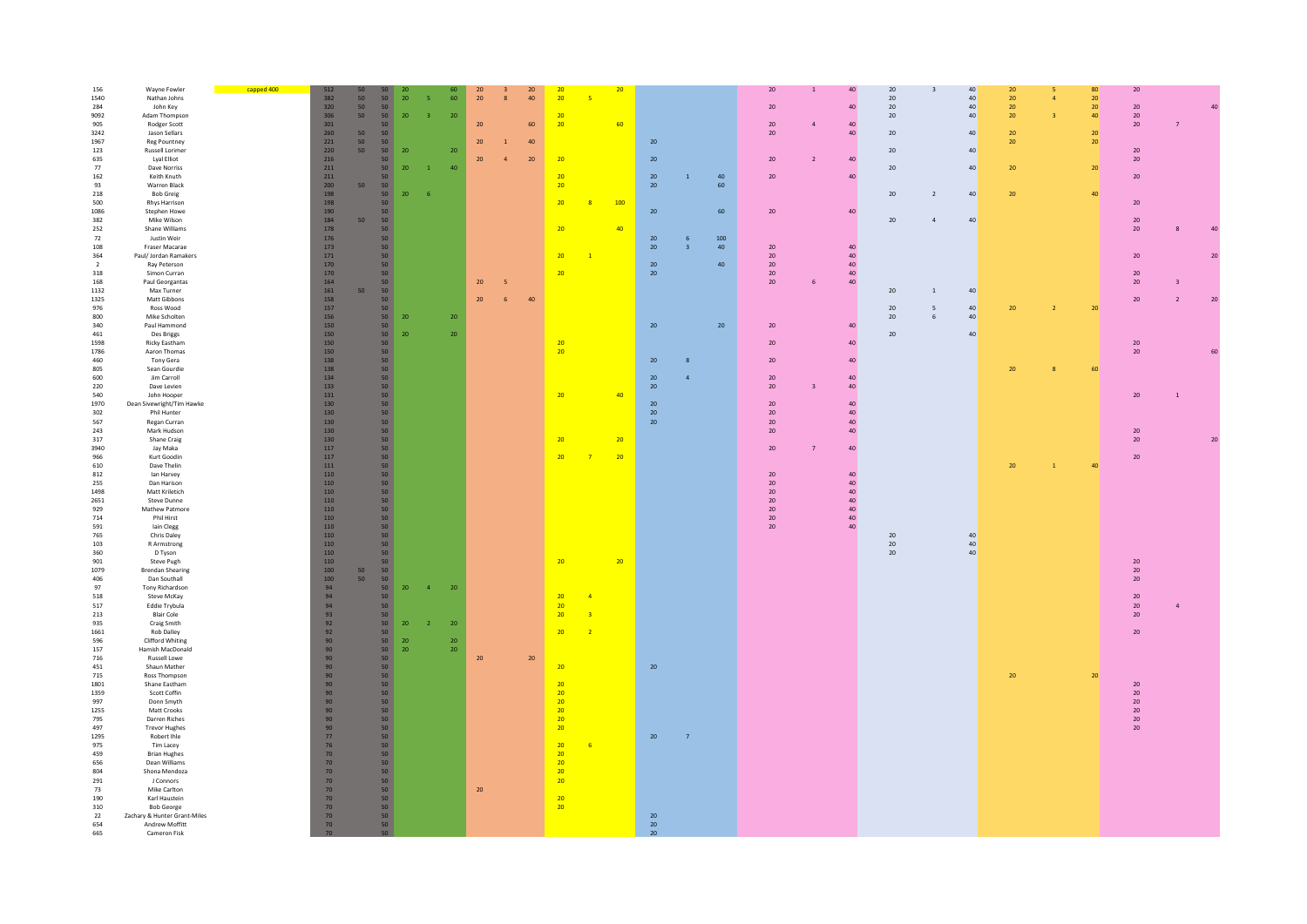| 786<br>1044<br>266<br>1158<br>987<br>991<br>172<br>524                                                                                                                                                                   | Azhar Bhamji<br>Brendon Nguyen<br>Greg Bullot<br>Barry Smith<br>Ross Fafeita<br>Wayne MacKenzie<br>Steve Rakena<br>Tanja Binnema                                                                                                                                                                                                                                                                                                                                                                 |                                                                                                                                                                  | 70<br>50<br>50<br>50<br>50<br>50<br>50                                                                                                                                                                           | 50<br>50 <sub>2</sub><br>50 <sub>2</sub><br>50<br>50 <sub>2</sub><br>50 <sub>2</sub><br>50<br>50                                                                                                                                                                                                                                                                                                       |                                                                                                                                                                                       |                                                                                                          |                                                                                                                                                                          |                                                                 |                                                                                   |                                                                                                                                                    |                                                    | $20\,$<br>20                                                                                                                        |                                                                                                                         |                                                                                             |                                                         |                                                                |                                                                          |                                                                                                                                                                                                              |                                                                                                                        |                                            |                                                                         | $20\,$<br>20<br>$20\,$<br>20<br>$20\,$<br>20                                                                                                       |                                                                                           |                                                       |
|--------------------------------------------------------------------------------------------------------------------------------------------------------------------------------------------------------------------------|--------------------------------------------------------------------------------------------------------------------------------------------------------------------------------------------------------------------------------------------------------------------------------------------------------------------------------------------------------------------------------------------------------------------------------------------------------------------------------------------------|------------------------------------------------------------------------------------------------------------------------------------------------------------------|------------------------------------------------------------------------------------------------------------------------------------------------------------------------------------------------------------------|--------------------------------------------------------------------------------------------------------------------------------------------------------------------------------------------------------------------------------------------------------------------------------------------------------------------------------------------------------------------------------------------------------|---------------------------------------------------------------------------------------------------------------------------------------------------------------------------------------|----------------------------------------------------------------------------------------------------------|--------------------------------------------------------------------------------------------------------------------------------------------------------------------------|-----------------------------------------------------------------|-----------------------------------------------------------------------------------|----------------------------------------------------------------------------------------------------------------------------------------------------|----------------------------------------------------|-------------------------------------------------------------------------------------------------------------------------------------|-------------------------------------------------------------------------------------------------------------------------|---------------------------------------------------------------------------------------------|---------------------------------------------------------|----------------------------------------------------------------|--------------------------------------------------------------------------|--------------------------------------------------------------------------------------------------------------------------------------------------------------------------------------------------------------|------------------------------------------------------------------------------------------------------------------------|--------------------------------------------|-------------------------------------------------------------------------|----------------------------------------------------------------------------------------------------------------------------------------------------|-------------------------------------------------------------------------------------------|-------------------------------------------------------|
| 444<br>307<br>722<br>1500<br>818<br>385A<br>711<br>585<br>969<br>468<br>442<br>$\mathbf{R}$<br>149<br>338<br>8889                                                                                                        | Paul/Ben McLeod<br>Cory Silk<br>Tony Latta<br>Andrew Neiman<br>Preston Brunell<br>Gary Bogaart<br>Chris O'Connor<br>Shane Windley<br><b>Bruce Riddick</b><br><b>Brin Hayes</b><br><b>Baylee Goddard</b><br>Gerry Rose<br><b>Wayne Stirling</b><br>Jonathan Gregson<br>Jason Dolores                                                                                                                                                                                                              | Capped 400<br>Capped 400<br>Capped 400<br>Capped 400<br><b>COMP BIKE</b>                                                                                         | 767<br>759<br>482<br>465<br>362<br>241<br>218<br>200<br>144<br>137<br>135<br>119<br>117<br>115<br>114<br>$\overline{\mathbf{0}}$<br>$\overline{0}$                                                               | 50<br>50<br>50 <sub>2</sub><br>50<br>50<br>50<br>50<br>50<br>50<br>50<br>50<br>50 <sub>2</sub><br>50 <sub>2</sub><br>50<br>50<br>50<br>50 <sub>2</sub><br>50 <sub>2</sub><br>50 <sup>°</sup><br>50                                                                                                                                                                                                     | 20<br>8<br>20                                                                                                                                                                         | 100                                                                                                      | 20<br>20<br>$-5$<br>20<br>20<br>-6<br>20<br>$\overline{7}$                                                                                                               | 100<br>40<br>40<br>80<br>60                                     | 20<br>20<br>20<br>20<br>20<br>20<br>20<br>20<br>20                                | $\overline{\mathbf{3}}$<br>$\overline{1}$<br>60<br>$\overline{7}$<br>20<br>$\overline{2}$<br>$\overline{a}$<br>$\overline{\mathbf{8}}$<br>20<br>-6 | 100<br>80<br>40<br>20<br>40                        | 20<br>$20\,$<br>$\overline{7}$<br>20<br>20<br>5 <sub>5</sub>                                                                        | 60<br>100<br>60<br>$6 \overline{6}$<br>80                                                                               | 20<br>20<br>20<br>20<br>$20\,$                                                              | $\overline{7}$<br>$\mathbf{R}$<br>6<br>-5<br>$\sqrt{4}$ | 60<br>60<br>60<br>40<br>40                                     | 20<br>20<br>20<br>20<br>$20\,$                                           | 40 <sup>°</sup><br>6<br>40 <sup>°</sup><br>$\overline{4}$<br>40 <sup>°</sup><br>$\mathbf{8}$<br>40<br>$7\overline{ }$<br>$\mathsf S$<br>40 <sup>°</sup>                                                      | 20<br>20<br>20<br>20 <sub>2</sub><br>$20\,$<br>$20\,$                                                                  | 6<br>8<br>$\overline{a}$<br>$\overline{7}$ | 80<br>60<br>100<br>40<br>60<br>40                                       | 20 <sub>2</sub><br>$20\,$<br>20<br>$20\,$<br>20<br>20<br>$20\,$<br>20                                                                              | $7^{\circ}$<br>$\overline{a}$<br>8<br>$\overline{\mathbf{3}}$                             | 40<br>100<br>40 <sub>1</sub><br>60<br>40 <sup>2</sup> |
| 145<br>166<br>5000<br>154<br>452<br>1339<br>228<br>94<br>36<br>$12\,$<br>86<br>98<br>622<br>82<br>775                                                                                                                    | Colin Johnson<br>Jock van Niekerk<br>Darryl Benson<br>Jackson Wilton<br>Michael Trainor<br><b>Troy Appleton</b><br>Steve van Pelt<br>Mark James<br>Connor Easton<br>Mish Foxley<br>Karl Dykes<br>Cameron Dykes<br>Jeff Godden<br>Martin Wilson<br>Chris Nixon                                                                                                                                                                                                                                    | Capped 400<br>Capped 400<br>Capped 400<br>Capped 400<br>Capped 400                                                                                               | 732<br>651<br>609<br>453<br>449<br>396<br>390<br>283<br>270<br>265<br>238<br>178<br>175<br>113<br>111                                                                                                            | 50<br>50<br>50<br>50 <sub>1</sub><br>50<br>50<br>50<br>50<br>50<br>50<br>50<br>50<br>50<br>50<br>50 <sub>2</sub><br>50<br>50<br>50<br>50<br>50<br>50<br>50                                                                                                                                                                                                                                             | 20<br>- 6<br>20<br>$\overline{\mathbf{5}}$<br>20<br>$\overline{7}$<br>20<br>$\overline{2}$<br>20<br>$\Lambda$<br>20<br>$\overline{8}$<br>20<br>$\overline{3}$<br>20<br>$\overline{1}$ | 60<br>60<br>80<br>40<br>40<br>100<br>40<br>40 <sup>°</sup>                                               | $20\,$<br>20<br>$\overline{7}$<br>20<br>8<br>20<br>$\overline{\mathbf{5}}$<br>$20\,$                                                                                     | 60<br>80<br>100<br>40<br>40                                     | 20<br>20<br>20<br>20<br>20<br>20<br>20<br>20                                      | 60<br>$\overline{7}$<br>5<br>$\overline{\mathbf{8}}$<br>$\overline{4}$<br>40<br>$\overline{\mathbf{3}}$<br>40<br>$\overline{1}$<br>$\overline{2}$  | 60<br>80<br>40<br>100<br>40                        | $20\,$<br>20<br>$20\,$<br>20<br>20<br>$20\,$<br>$\overline{1}$<br>20<br>$\overline{a}$<br>20<br>-5                                  | 40<br>60<br>$\overline{2}$<br>$\mathbf{8}$<br>100<br>80<br>6<br>40<br>40<br>60                                          | 20<br>20<br>20 <sub>2</sub><br>20                                                           | 5<br>6<br>$\overline{7}$<br>$\overline{a}$              | 60<br>80<br>80<br>60                                           | $20\,$<br>20<br>20 <sub>2</sub>                                          | 40 <sup>°</sup><br>8<br>$\,$ 6 $\,$<br>$40\,$<br>40<br>$\overline{7}$                                                                                                                                        | 20<br>20<br>20<br>20<br>20<br>20<br>20<br>20<br>20                                                                     | 6<br>$\mathbf{R}$<br>5.                    | 40<br>40<br>80<br>20<br>20 <sup>°</sup><br>20<br>20<br>40<br>100        | $20\,$<br>20 <sup>2</sup><br>${\bf 20}$<br>20<br>$20\,$<br>20<br>20<br>$20\,$                                                                      | $\mathcal{R}$<br>$\sqrt{4}$<br>$\mathbf{1}$<br>-5<br>$\mathbf{r}$                         | 60<br>80<br>60<br>40<br>40<br>40<br>100<br>40         |
| 122<br>370<br>79<br>${\bf 21}$<br>38<br>611<br>329<br>366<br>228<br>661                                                                                                                                                  | Phil Love<br>Kevin Foothead<br>Donovan Wood<br>Simon Banks<br>Geoff Bond<br>Mark Hitchman<br><b>Brvan Sweetman</b><br><b>Jody Burgess</b><br>Steve Van Pelt<br><b>Shelley Burgess</b>                                                                                                                                                                                                                                                                                                            | Capped 400<br>Capped 400<br>Capped 400                                                                                                                           | 741<br>640<br>496<br>286<br>244<br>202<br>143<br>112<br>112<br>$111\,$                                                                                                                                           | 50<br>50<br>50<br>50<br>50<br>50<br>50 <sub>2</sub><br>50<br>50<br>50<br>50<br>50<br>50<br>50                                                                                                                                                                                                                                                                                                          | 20                                                                                                                                                                                    | 100                                                                                                      | 20<br>20<br>$6\phantom{1}$<br>20<br>5 <sup>5</sup>                                                                                                                       | 100<br>$60\,$<br>80                                             | 20<br>20<br>20<br>20<br>20<br>20<br>$\overline{20}$                               | 6<br>$\overline{4}$<br>$\overline{\mathbf{8}}$<br>R<br>$\overline{2}$                                                                              | 80<br>60<br>60<br>100<br>40<br>40 <sub>2</sub>     | 20<br>$20\,$<br>20<br>$\mathbf{R}$                                                                                                  | 80<br>6<br>60<br>60                                                                                                     | 20<br>20 <sub>2</sub><br>$20\,$<br>20<br>20 <sub>2</sub>                                    | $\overline{2}$<br>5<br>8<br>6<br>$\overline{7}$         | 60<br>40<br>80<br>80<br>40                                     | 20<br>20                                                                 | 40<br>8<br>$\overline{2}$<br>40 <sup>°</sup>                                                                                                                                                                 | 20<br>$20\,$<br>20<br>20                                                                                               | 5<br>$\bf8$                                | 60<br>80<br>60                                                          | 20<br>$20\,$<br>20                                                                                                                                 | 6                                                                                         | 40<br>80<br>60                                        |
| 46<br>438<br>145<br>740<br>300<br>154<br>35<br>$112\,$<br>166<br>$611\,$<br>228<br>$111\,$<br>584<br>878<br>94<br>622<br>88<br>47<br>122<br>848<br>614<br>153<br>999<br>367<br>51<br>1239<br>$\bf 44$<br>190<br>98<br>24 | Tony Gray<br>Shannon Askew<br>Colin Johnson<br>Alan Thoresen<br>Dean Piper<br>Jackson Wilton<br>Anton Foley<br>Cole Scammell<br>Jock van Niekerk<br>Mark Hitchman<br>Steve van Pelt<br>Alex Paterson<br>Martin Kjar<br>Geoff Shaw<br>Mark James<br>Jeff Godden<br>Spike Lauria<br>Warren Wilson<br>Phil Love<br>Ross Donaldson<br>Corey Turnbull<br>Shannon Webb<br><b>Bret Nicol</b><br>Jody Burgess<br>Ian Millward<br>G Sorenson<br>Leeanne Millward<br>K Moss<br>Cameron Dykes<br>Peter Wald | <b>MODIFIED BIKE</b><br>Capped 400<br>Capped 400<br>Capped 400<br>Capped 400<br>Capped 400<br>Capped 400<br>Capped 400<br>Capped 400<br>Capped 400<br>Capped 400 | 733<br>599<br>568<br>552<br>500<br>484<br>452<br>435<br>429<br>408<br>379<br>280<br>175<br>170<br>162<br>157<br>140<br>135<br>120<br>98<br>95<br>95<br>91<br>90<br>90 <sub>°</sub><br>77<br>72<br>70<br>70<br>70 | 50<br>50<br>50<br>50<br>50 <sup>°</sup><br>50<br>50 <sub>2</sub><br>50<br>50<br>50<br>50<br>50<br>50<br>50<br>50 <sub>2</sub><br>50<br>50<br>50<br>50<br>50<br>50<br>50<br>50<br>50<br>50<br>50<br>50<br>50<br>50 <sub>2</sub><br>50<br>50 <sub>2</sub><br>50<br>50<br>50<br>50<br>50<br>50 <sub>2</sub><br>50 <sub>2</sub><br>50<br>50<br>50 <sub>2</sub><br>50 <sub>2</sub><br>50 <sub>2</sub><br>50 | $20\,$<br>$\overline{7}$<br>20 <sup>2</sup><br>20<br>20<br>20<br>20 <sub>2</sub><br>-6<br>20<br>$\overline{2}$<br>20<br>20<br>$\overline{a}$<br>20<br>$20\,$<br>-5                    | 80<br>40 <sup>1</sup><br>60<br>$100\,$<br>20 <sub>2</sub><br>20 <sub>2</sub><br>20<br>60<br>40<br>$20\,$ | 20<br>8<br>20 <sub>2</sub><br>$7\overline{ }$<br>20<br>$\overline{2}$<br>20<br>$\overline{\mathbf{5}}$<br>20<br>20<br>$20\,$<br>$\mathbf{r}$<br>20<br>$\mathbf{1}$<br>20 | 60<br>$20\,$<br>$40\,$<br>$20\,$<br>40<br>100<br>20<br>80<br>20 | $\overline{20}$<br>20<br>20<br>20<br>20<br>20<br>20<br>20<br>20<br>20<br>20<br>20 | $\sqrt{2}$<br>$\overline{1}$<br>6<br>$-5$<br>20<br>$\overline{z}$<br>80<br>$\overline{A}$<br>20                                                    | 20<br>40<br>60<br>60<br>40<br>20<br>20<br>40<br>20 | 20<br>$20\,$<br>$20\,$<br>20<br>20<br>20<br>$\overline{1}$<br>$20\,$<br>20 <sup>°</sup><br>$20\,$<br>20<br>20<br>20<br>$20\,$<br>20 | 80<br>40<br>40<br>$20\,$<br>100<br>20<br>20 <sub>2</sub><br>60<br>$20\,$<br>20 <sub>2</sub><br>40<br>40<br>$20\,$<br>20 | 20<br>20<br>20<br>$20\,$<br>20<br>$20\,$<br>20<br>$20\,$<br>20<br>$20\,$<br>20 <sub>2</sub> | 7<br>$\overline{3}$<br>$\overline{a}$<br>$\mathbf{1}$   | 60<br>60<br>20<br>60<br>20<br>60<br>40<br>40<br>40<br>20<br>20 | 20<br>20<br>20<br>20<br>20<br>$20\,$<br>20<br>20<br>20<br>20<br>20<br>20 | 8<br>60<br>40 <sup>°</sup><br>$\overline{2}$<br>20 <sub>2</sub><br>60<br>$\overline{\mathbf{3}}$<br>40<br>6<br>$20\,$<br>60<br>$\overline{a}$<br>20 <sub>2</sub><br>$\,$ 1<br>$20\,$<br>5<br>$7\overline{ }$ | 20 <sub>2</sub><br>20 <sub>2</sub><br>20<br>$20\,$<br>20<br>$20\,$<br>20<br>20<br>$20\,$<br>20<br>20<br>20<br>20<br>20 | $\mathbf{\hat{z}}$                         | 80<br>20 <sup>°</sup><br>60<br>40<br>100<br>20 <sub>2</sub><br>40<br>20 | $20\,$<br>20 <sub>2</sub><br>20<br>$20\,$<br>20<br>$20\,$<br>20<br>20<br>$20\,$<br>20<br>$20\,$<br>20<br>$20\,$<br>$20\,$<br>20 <sub>2</sub><br>20 | 8<br>$\overline{a}$<br>-6<br>$\overline{2}$<br>$\overline{\phantom{a}}$<br>$\overline{7}$ | 100<br>20<br>20<br>60<br>80<br>20<br>$20\,$<br>40     |
| 362                                                                                                                                                                                                                      | Damon Grant                                                                                                                                                                                                                                                                                                                                                                                                                                                                                      | <b>SUPER STREE</b><br>Capped 400                                                                                                                                 | $-469$                                                                                                                                                                                                           | $50$ 50                                                                                                                                                                                                                                                                                                                                                                                                |                                                                                                                                                                                       |                                                                                                          |                                                                                                                                                                          |                                                                 | <b>20</b> 6                                                                       |                                                                                                                                                    | 80                                                 |                                                                                                                                     |                                                                                                                         | 20 <sub>2</sub>                                                                             | $\overline{\mathbf{3}}$                                 | 40                                                             | 20                                                                       | 40 <sup>°</sup>                                                                                                                                                                                              | 20                                                                                                                     |                                            |                                                                         | 20                                                                                                                                                 |                                                                                           |                                                       |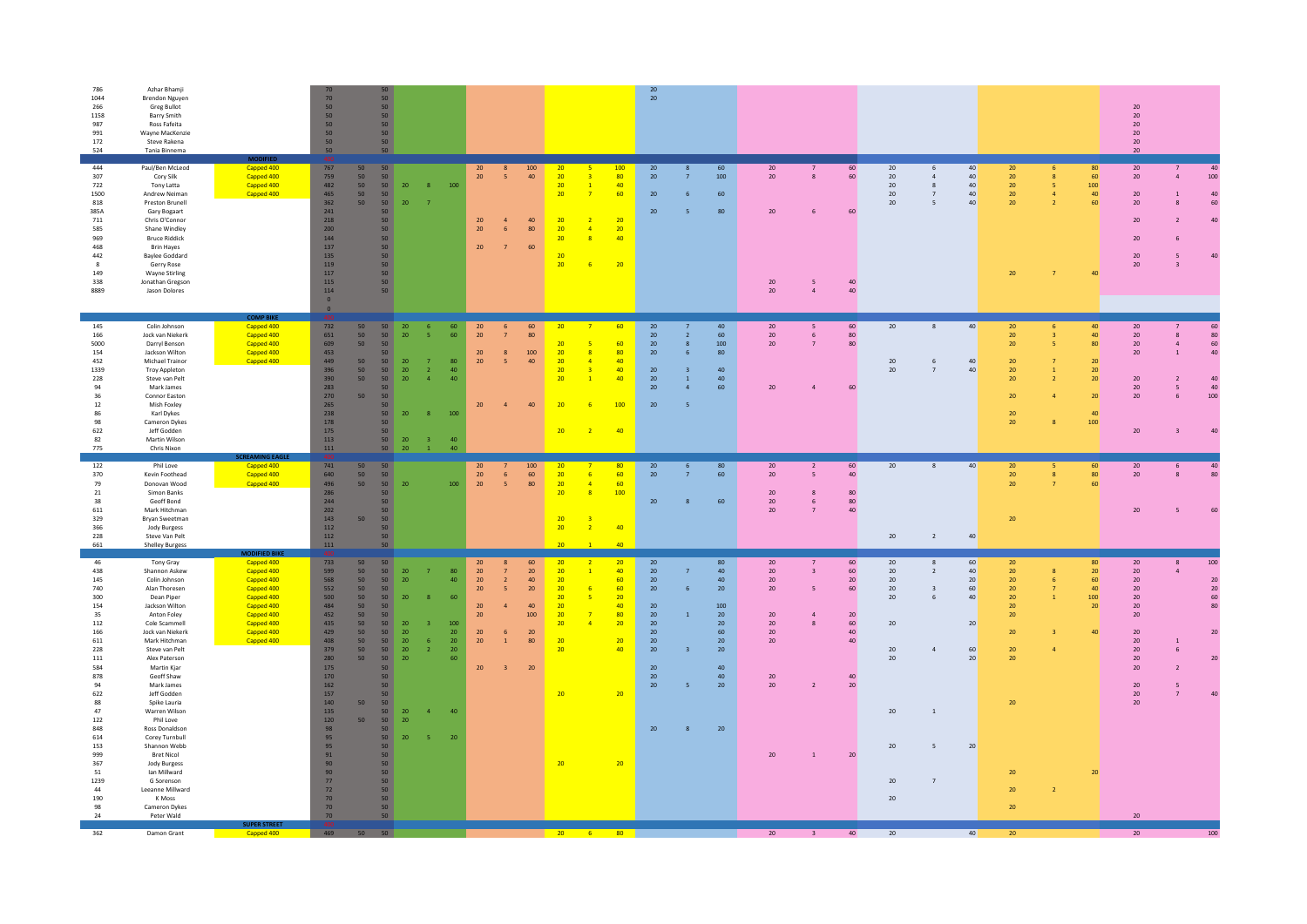| 1154<br><b>Tracey Moffat</b><br>218<br>Frank Syben<br>597<br>Alan Smith<br>112<br><b>Grant Emett</b><br>1990<br>Glen Collins<br>1212<br>Matt Kingi<br>Chris/Lee Sherwin<br>299<br>710<br><b>Elliot Hanson</b><br>2123<br>Karl Flintoff<br>927<br><b>Jan Prisk</b><br>279<br>Ron Van der Meent<br>613<br>Kirin Hodges<br>934<br>Alec Diver<br>David Hickford<br>492<br>1969<br>Matt Kingi<br>736<br>Aaron Parris<br>106<br>Morgan Bothwell<br>662<br>Pete Fink<br>3338<br><b>Barry Rensford</b><br>572<br>Jared Donald<br>544<br><b>Nicole Rivers</b><br>1830<br>R Ford<br>R Mansell<br>622<br>612<br>D Berg<br>3316<br>Michael Crook<br>3307<br>Dave Sharpe<br>5008<br>Paul Berridge<br>297<br>S Witton<br>A Blanken<br>62<br>960<br>J Healy<br>528<br>K Lord<br>604<br>G Gidley<br>72<br>C Zervos<br>619<br>M Adam<br>M Henham<br>654<br>1001<br>I Paki<br>601<br>Mike Dean<br>440<br>Kyle Levien<br>1589<br>Harry Tam<br>704<br><b>Cody Mitchels</b><br>25<br>Kane Stow<br>520<br><b>Ricky Russ</b><br>1093<br>Simon MacLeod<br>286<br>Cindy Mendoza<br>770<br>Des Pollington<br>1066<br>Paul Priebee<br>Dave Fishwick<br>564<br>371<br>Tony Livingstone<br>1171<br><b>Steve Amrein</b><br>1539<br>Dereck Lennon<br>100<br><b>Steve Henery</b><br>196<br>Muhammed Saleem<br>417<br>Mark Peacock<br>487<br>Ben Ilton<br>8022<br>Roger Brereton<br>853<br>Mark Coffey | Capped 400                                                                                                                                                                              | 409<br>386<br>50<br>377<br>50 <sub>2</sub><br>50<br>369<br>367<br>50<br>50<br>353<br>351<br>50<br>303<br>50 <sub>1</sub><br>200<br>200<br>198<br>193<br>181<br>175<br>160<br>50<br>150<br>150<br>140<br>50<br>130<br>130<br>117<br>115<br>114<br>113<br>111<br>110<br>110<br>110<br>110<br>110<br>110<br>110<br>110<br>110<br>110<br>110<br>110<br>98<br>98<br>90<br>90<br>90 <sup>°</sup><br>90<br>90<br>90<br>71<br>70<br>70<br>$70\,$<br>70<br>70<br>70<br>70<br>70<br>70<br>$70$ | 50<br>50<br>20 <sup>°</sup><br>50<br>20 <sub>2</sub><br>50 <sub>2</sub><br>50<br>50<br>$20\,$<br>50<br>50 <sub>2</sub><br>50<br>50<br>50<br>50<br>20<br>50<br>50<br>$20\,$<br>50<br>50<br>20<br>50<br>50<br>50<br>$20\,$<br>50<br>50<br>50<br>50<br>50<br>50<br>50<br>50<br>50<br>50<br>50<br>50<br>50<br>50<br>50<br>50<br>50<br>50<br>50<br>20 <sup>°</sup><br>50<br>50<br>50<br>50<br>50<br>50<br>50<br>50<br>50<br>50<br>50<br>50<br>20<br>50<br>50<br>50<br>50<br>50 | $\overline{2}$<br>6 <sup>7</sup><br>20<br>40<br>-5.<br>40<br>20<br>20                                                                   | 20<br>$20\,$<br>20 <sup>°</sup><br>$\overline{z}$<br>20<br>20<br>$\overline{3}$<br>${\bf 20}$<br>20<br>$\mathbf{1}$<br>20<br>20                                                        | 40<br>40<br>${\bf 20}$<br>20<br>80                                                                     | 20<br>20<br>20<br>$\overline{2}$<br>20<br>$\overline{7}$<br>20<br>20<br>20<br>20<br>$\overline{3}$<br>20<br>20<br>20<br>$-5$<br>20<br>20<br>20<br>20<br>20<br>20<br>20                                                              | 40<br>60<br>40<br>20                                            | 20<br>$20\,$<br>20<br>20<br>20<br>20<br>20 <sub>2</sub><br>$20\,$<br>20<br>20<br>$20\,$<br>20                                              | $\overline{3}$<br>$\overline{5}$<br>8<br>$\overline{2}$                                                   | 20<br>$20\,$<br>40<br>$20\,$<br>100<br>$20\,$<br>80<br>60<br>40                        | $20\,$<br>20<br>20 <sup>°</sup><br>20<br>20<br>20<br>20 <sub>2</sub><br>20 <sup>°</sup><br>$20\,$<br>20<br>20<br>20<br>$20\,$<br>20                                  | 20<br>$\overline{2}$<br>40<br>40<br>20<br>$\,$ 1 $\,$<br>6<br>40<br>$\overline{7}$<br>$20\,$<br>$\,$ 1 $\,$<br>40<br>40<br>20<br>8<br>20 | 20<br>20<br>20<br>20<br>20<br>20<br>$20\,$<br>$20\,$<br>20<br>$20\,$<br>$20\,$<br>20<br>20<br>$20\,$<br>20<br>$20\,$<br>20<br>20<br>20<br>$20\,$<br>20<br>20 | $\overline{1}$<br>$\overline{7}$<br>6<br>$\overline{4}$<br>$\overline{\mathbf{3}}$                  | $40\,$<br>40 <sup>°</sup><br>40 <sup>°</sup><br>40 <sup>°</sup><br>40<br>40 <sup>°</sup><br>40 <sup>°</sup><br>$40\,$<br>40<br>40<br>40<br>40<br>40<br>40<br>40<br>40 <sup>°</sup><br>40 <sup>°</sup><br>40 <sup>°</sup><br>40 <sup>°</sup><br>40 <sup>°</sup><br>40 <sup>°</sup><br>40 <sup>°</sup> | 20<br>20<br>20<br>20<br>20<br>$20\,$<br>20<br>20<br>20<br>20<br>20<br>$20\,$ | 60<br>20 <sup>°</sup><br>20 <sub>2</sub><br>100<br>40<br>20<br>20 <sub>2</sub>                                                | 20<br>$20\,$<br>20 <sub>2</sub><br>20<br>$20\,$<br>20<br>20 <sub>2</sub><br>20<br>20<br>20<br>20<br>$20\,$<br>$20\,$<br>${\bf 20}$<br>20<br>$20\degree$<br>20<br>20                                                            | 40                                                                                                |
|-----------------------------------------------------------------------------------------------------------------------------------------------------------------------------------------------------------------------------------------------------------------------------------------------------------------------------------------------------------------------------------------------------------------------------------------------------------------------------------------------------------------------------------------------------------------------------------------------------------------------------------------------------------------------------------------------------------------------------------------------------------------------------------------------------------------------------------------------------------------------------------------------------------------------------------------------------------------------------------------------------------------------------------------------------------------------------------------------------------------------------------------------------------------------------------------------------------------------------------------------------------------------------------------------------------------------------------------------------------------------|-----------------------------------------------------------------------------------------------------------------------------------------------------------------------------------------|--------------------------------------------------------------------------------------------------------------------------------------------------------------------------------------------------------------------------------------------------------------------------------------------------------------------------------------------------------------------------------------------------------------------------------------------------------------------------------------|---------------------------------------------------------------------------------------------------------------------------------------------------------------------------------------------------------------------------------------------------------------------------------------------------------------------------------------------------------------------------------------------------------------------------------------------------------------------------|-----------------------------------------------------------------------------------------------------------------------------------------|----------------------------------------------------------------------------------------------------------------------------------------------------------------------------------------|--------------------------------------------------------------------------------------------------------|-------------------------------------------------------------------------------------------------------------------------------------------------------------------------------------------------------------------------------------|-----------------------------------------------------------------|--------------------------------------------------------------------------------------------------------------------------------------------|-----------------------------------------------------------------------------------------------------------|----------------------------------------------------------------------------------------|----------------------------------------------------------------------------------------------------------------------------------------------------------------------|------------------------------------------------------------------------------------------------------------------------------------------|--------------------------------------------------------------------------------------------------------------------------------------------------------------|-----------------------------------------------------------------------------------------------------|------------------------------------------------------------------------------------------------------------------------------------------------------------------------------------------------------------------------------------------------------------------------------------------------------|------------------------------------------------------------------------------|-------------------------------------------------------------------------------------------------------------------------------|--------------------------------------------------------------------------------------------------------------------------------------------------------------------------------------------------------------------------------|---------------------------------------------------------------------------------------------------|
| 298<br>Rob Craig<br>336<br>Wendy Gadd<br>888<br>Shauvaun Harvey<br>11<br>Emma Bingley<br>216<br>Victoria Steiner<br>570<br>Carlos Harvey<br>15<br>Jack Gapp<br>153<br>Hamish Chauvel<br>328<br>Sophie Bingley<br>274<br><b>Brook Hedley</b><br>542<br>Kelsey Forbes<br>383<br>Dylan Hart-Scott<br>262<br>Sophie Davison<br>486<br>Kavla Hart-Scott<br>120<br><b>Holley Davison</b><br>Ryan Chauval<br>90<br>877<br>Connor Smith<br>$10\,$<br>Rory Sheard-Thompson<br>679<br>Logan Hartley<br>1049<br>Finn Picot<br>482<br><b>Lucas Higgins</b><br>155<br>Emily Bell<br>Anika McKay<br>143<br>631<br>Jaydn Wilson<br>453<br>Alec Hart-Scott<br>920<br>Dakodah McKay<br>1499<br><b>Tyler Neiman</b><br>510<br>Kaleb Peden<br>612<br>Leighton Leevard                                                                                                                                                                                                                                                                                                                                                                                                                                                                                                                                                                                                                    | <b>OR DRAGS</b><br>Capped 400<br>Capped 400<br>Capped 400<br>Capped 400<br>Capped 400<br>Capped 400<br>Capped 400<br>Capped 400<br>Capped 400<br>Capped 400<br>Capped 400<br>Capped 400 | 70<br>70<br>721<br>50<br>629<br>50<br>599<br>50<br>563<br>50<br>523<br>50<br>495<br>50<br>456<br>50<br>436<br>50<br>$50^{\circ}$<br>433<br>433<br>50<br>408<br>50<br>400<br>50<br>315<br>50<br>258<br>220<br>171<br>170<br>158<br>150<br>150<br>135<br>130<br>130<br>124<br>117<br>116<br>111                                                                                                                                                                                        | 50<br>50<br>50 <sub>2</sub><br>${\bf 20}$<br>50<br>20 <sup>°</sup><br>50<br>20<br>20 <sub>2</sub><br>50<br>50<br>$20\,$<br>50<br>20 <sub>2</sub><br>50<br>$20\,$<br>50<br>50<br>50<br>50<br>50<br>50<br>50<br>50<br>50<br>20<br>50<br>50 <sub>2</sub><br>50<br>50 <sub>2</sub><br>50<br>50<br>50<br>50<br>50<br>50<br>50                                                                                                                                                  | 40<br>100<br>$\overline{2}$<br>40<br>$\overline{3}$<br>40<br>8<br>$\overline{a}$<br>${\bf 80}$<br>40<br>S.<br>60<br>-6<br>$\sim1$<br>60 | $20\,$<br>20<br>6<br>$20\,$<br>20<br>5<br>${\bf 20}$<br>$7^{\circ}$<br>20<br>$\mathbf{R}$<br>20<br>20<br>20<br>20<br>20 <sup>°</sup><br>$20\,$<br>20<br>20<br>20<br>$20\,$<br>20<br>20 | 40<br>40<br>20 <sub>2</sub><br>60<br>20 <sub>2</sub><br>20<br>100<br>80<br>40<br>10 <sup>°</sup><br>20 | 20<br>20<br>20<br>20<br>20<br>20<br>$\overline{A}$<br>20<br>$\overline{1}$<br>20<br>$\overline{\mathbf{8}}$<br>20<br>20<br>20<br>20<br>20<br>20<br>20<br>20<br>20<br>20<br>$\overline{2}$<br>20<br>20<br>20<br>6 <sup>2</sup><br>20 | 80<br>20<br>20<br>100<br>40<br>20<br>20<br>40<br>60<br>20<br>40 | $20\,$<br>20<br>20<br>20<br>20<br>20<br>20<br>20<br>20<br>20<br>20<br>20<br>20<br>$20\,$<br>20 <sub>2</sub><br>20<br>20<br>20 <sub>2</sub> | $\mathbf{1}$<br>$\mathbf{R}$<br>$\overline{2}$<br>$\overline{3}$<br>$\overline{4}$<br>6<br>$\overline{7}$ | 20 <sub>2</sub><br>$20\,$<br>80<br>100<br>$20\,$<br>40<br>60<br>40<br>$20\,$<br>$20\,$ | 20 <sub>2</sub><br>20<br>$20\,$<br>20<br>$20\,$<br>20<br>20<br>20<br>20<br>20<br>20<br>20<br>20 <sup>°</sup><br>20<br>20<br>20 <sub>2</sub><br>20<br>20 <sub>2</sub> | 40<br>40<br>$\overline{2}$<br>5<br>40<br>40<br>20<br>40<br>40<br>40<br>20<br>6                                                           | $20\,$<br>20<br>$20\,$<br>20<br>20<br>20<br>20<br>20<br>20<br>20<br>$20\,$                                                                                   | 6<br>$\overline{7}$<br>5<br>$\overline{2}$<br><sup>1</sup><br>$\overline{3}$<br>8<br>$\overline{a}$ | 60<br>20<br>40 <sup>°</sup><br>40 <sup>°</sup><br>20 <sub>2</sub><br>20<br>40 <sup>°</sup><br>20 <sup>2</sup><br>100<br>80<br>20 <sup>2</sup>                                                                                                                                                        | 20<br>20<br>20<br>20<br>20<br>20<br>20<br>20<br>20<br>20<br>20<br>20<br>20   | 60<br>80 <sup>°</sup><br>$100\,$<br>20<br>20<br>40<br>40<br>20 <sub>2</sub><br>40<br>60<br>20 <sup>°</sup><br>20 <sub>2</sub> | 20<br>$20\,$<br>$20\,$<br>20<br>${\bf 20}$<br>20<br>$20\,$<br>20<br>$20\,$<br>20 <sub>2</sub><br>20<br>20<br>$20\,$<br>20<br>20<br>20<br>20<br>$20\,$<br>20<br>$20\,$<br>$20^{\circ}$<br>$20\,$<br>20<br>20 <sub>2</sub><br>20 | 100<br>60<br>$80\,$<br>20<br>20<br>40<br>60<br>$\overline{a}$<br>$\overline{2}$<br>40<br>20<br>20 |